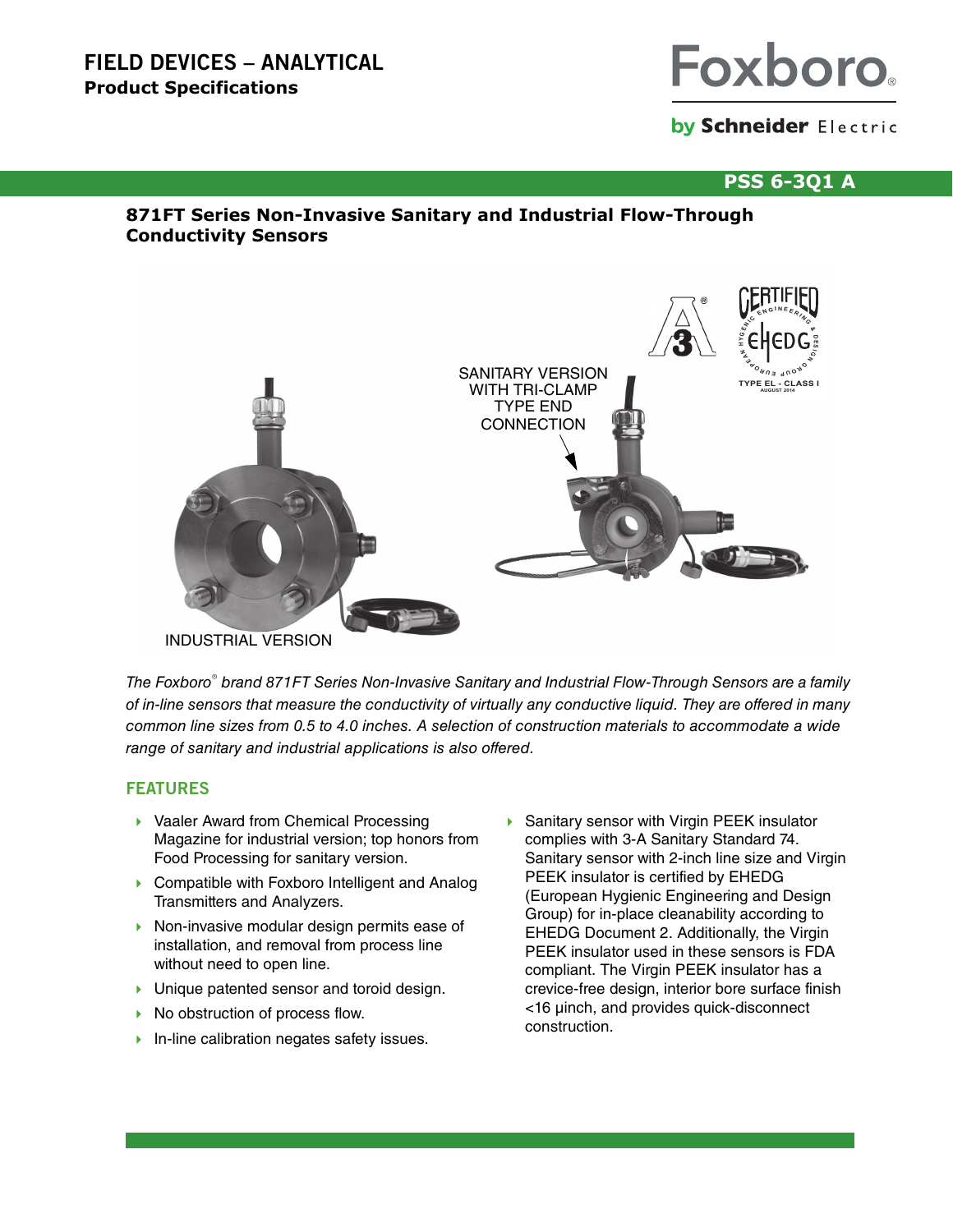- Industrial sensor with a wide selection of materials. Significantly reduces coatings or foulings, eliminates sidewall effects, and also eliminates exposure of personnel to hazardous chemicals.
- ▶ Sanitary sensors are offered with the traditional Tri-Clamp type, quick-disconnect end connections.
- ▶ Conforms to all Applicable European Union Directives (product marked with "CE" logo)
- **Pressure Equipment Directive compliance per** PED 97/23/EC for most versions (contact Global Customer Support).
- Numerous options and accessories offered.

# **NON-INVASIVE FLOW-THROUGH DESIGN**

The 871FT Flow-Through Sensors provide a totally non-invasive measurement of conductivity and significantly reduce the influence of coatings and deposits on conductivity measurements. For example:

- Where the process solution contains solids that cause fouling, the tubular design of the flow cell promotes self-cleaning and limits obstruction. Measurement inaccuracies and downtime associated with this problem are significantly reduced or eliminated altogether.
- Installation problems, such as cavitation, pipewall effects, and probe orientation, associated with traditional conductivity insertion methods, often create measurement inaccuracies, and therefore, over-compensation within the control loop. The non-invasive design eliminates:
	- Wasted Chemical Feedstock in Chemical Dilution Processes
	- Over-utilization of Water Purification Systems
	- Loss of Expensive, Recoverable Product in Decanting Applications
	- Excessive Loading and Reagent Costs in Waste Neutralization Processes
	- Out of Specification Product caused by Incorrect Caustic or Acid Strength.

 For critical processes in the pharmaceutical and biotechnology industries that involve solutions with proteins and other physically sensitive species, the non-invasive flow-through measurement eliminates damage to these sensitive and typically expensive media. For those industries requiring sanitary designs with smooth bore finishes, the 871FT Sanitary version is compliant with 3-A Sanitary Standard and certified by EHEDG.

The non-invasive modular design permits ease of installation and removal from process lines.

### **PRINCIPLE OF OPERATION**

These Sensors consist of inductive toroids mounted on an electrically nonconductive (insulator) section coaxial with the piping system. The primary toroids induce an electric current in the process fluid as it passes through the insulator (bore piece). The voltage created, which varies with process fluid conductivity, is detected by secondary toroid(s)<sup>(1)</sup> and converted to a conductivity measurement.

#### **SANITARY SENSORS**

This unique non-invasive Sanitary Sensor VPEEK material is 3-A compliant per Sanitary Standard 74 and certified by EHEDG. The sensor is offered in materials consistent with U.S. Food and Drug Administration regulations for Food Service. The assembly complies with 3-A Sanitary standards of design for dairy equipment, and may be completely disassembled for total sanitation. A Sensor is provided with Virgin PEEK<sup>(2)</sup> insulator (bore piece) providing a 16 μinch or better interior bore finish in line sizes from 0.5 to 4.0 inches. Completely crevicefree flow-through construction facilitates all CIP operations. Industry standard Tri-Clamp type end connection mountings permit ease of flow-through installation and removal.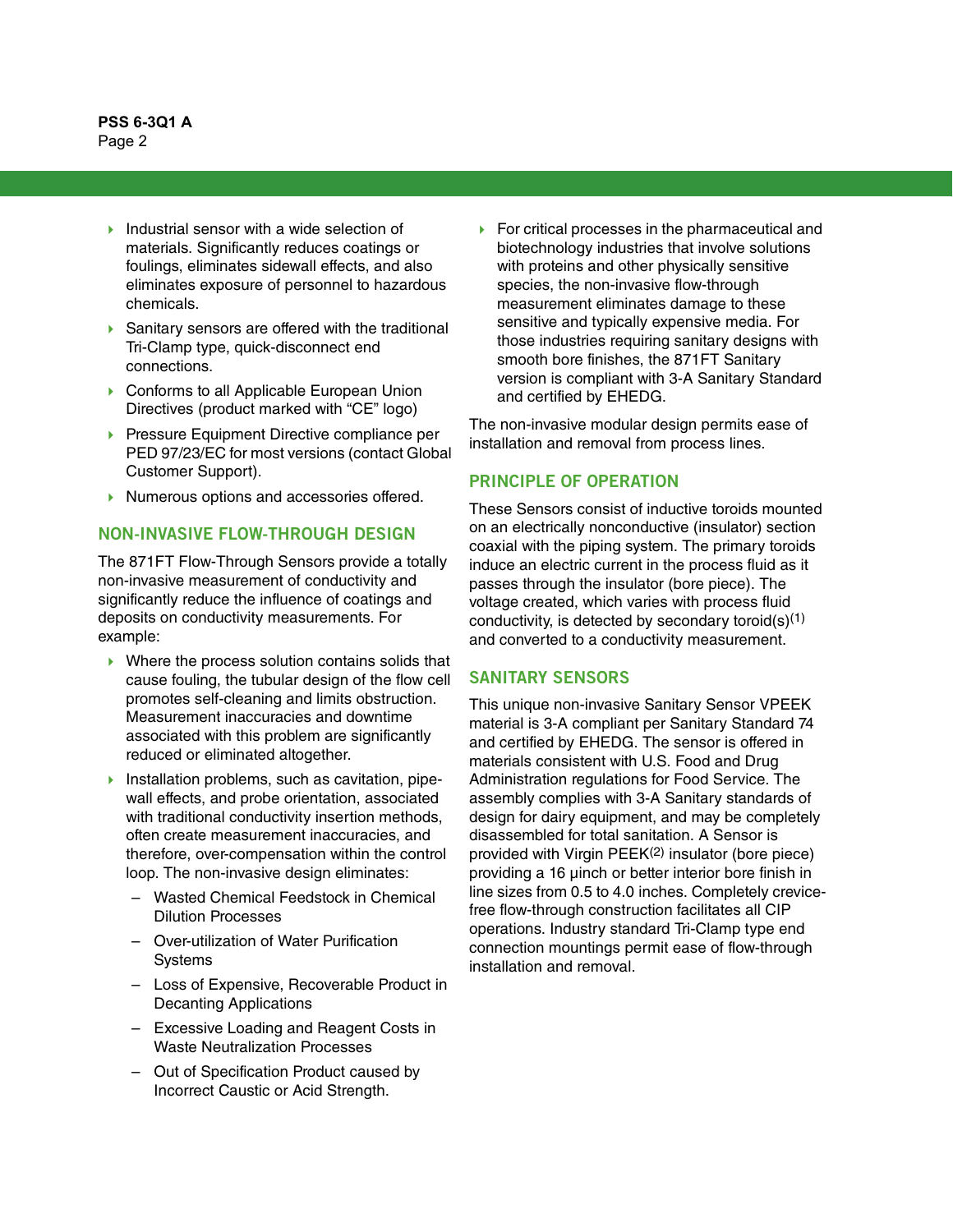#### **The Sanitary Non-invasive Advantage**

The Non-Invasive Sanitary 871FT Sensors provide a unique conductivity measurement for numerous Food and Pharmaceutical applications, including the monitoring and control of beverage products (such as juices, beer, milk, wine, soft drinks, and bottled water) and their associated CIP requirements.

Also, these Sensors permit dramatic savings in product otherwise lost to drain, and provide significant savings in maintenance time and in manually monitored and/or lost CIP solution(s). In addition, the capability of in-line calibration obviates the need to open the process line to the environment, which then often requires a process line recertification. Calibration may be completed without stopping the process flow. The simple Tri-Clamp type end connection permits ease of installation for conventional applications.

#### **INDUSTRIAL SENSORS**

The Industrial Sensor is offered in a choice of process-wetted materials to satisfy a wide array of chemical concentration and control applications, from aggressive to benign, of high or low conductivity. These flow-through sensors provide ANSI Class 150/300 flanges or NPT pipe mounting, in either 316 ss, Carpenter 20, or nickel alloy $(3)$ . Insulator materials of glass-filled PEEK, PCTFE, or  $PVDF<sup>(4)</sup>$  in line sizes from  $1/2$  to 4.0 inches may be selected to satisfy a multitude of applications. See the Model Code section for the numerous industrial sensor configurations offered.

#### **The Industrial Non-invasive Advantage**

These Industrial Sensors provide a non-invasive conductivity measurement for innumerable aqueous and/or chemical concentration monitoring and control applications (such as condensate and boiler water, acid or caustic concentration control, waste stream monitoring, leak detection, and interface detection).

The Industrial Sensors may often be calibrated in line, thus significantly reducing scheduled maintenance time, and eliminating the need for exposure of personnel to potentially hazardous chemicals. Simple design, and ANSI Class 150 or 300 flange mounting, facilitates both installation and removal of the sensor from the process line.

#### **Externally Accessible Calibration Port**

In controlling and measuring solutions that are hazardous to personnel, or where explosive environments are common, traditional conductivity calibration is tedious, dangerous, and costly. Obtaining permits, suiting up, testing for gas, pulling the probe, capping the line, final calibration, and cleaning up can take as much as several hours per installation. In a medium-sized chemical plant, this can easily consume several hundred man hours of a maintenance budget. With the 871FT Calibration Port, breaking into the line is eliminated, calibration is accomplished in-situ, and the associated costs and safety issues diminish appreciably.

# **Rugged Design, Robust, Environmentally Isolated Sensor**

871FT Industrial Sensors are housed in a tough epoxy-painted aluminum housing that provides NEMA 4, CSA Enclosure 4, and IP65 protection ratings. The housing can be provided as a special, using 316 ss material. Contact Global Customer Support for further details.

The most common failure mode of conventional insertion sensors is process ingress due to loss of seal integrity, and/or degradation and breakdown of the housing material. The toroids of the 871FT are electrically and physically isolated from process fluid contact. In addition, the insulator is available in many more chemically compatible materials than those available in conventional sensors. These two elements combine to create a virtually fail-proof sensor. Downtime and production losses associated with sensor failure are virtually eliminated.

<sup>1.</sup> This product is protected by Foxboro Patent No. 5157332, and others.

<sup>2.</sup> PEEK = PolyEtherEtherKetone (Virgin or Glass-Filled); PCTFE = PolyChloroTriFluoroEthylene.

<sup>3.</sup> Equivalent to Hastelloy® C. Hastelloy is a registered trademark of Haynes International, Inc.

<sup>4.</sup> PVDF = PolyVinylidene DiFluoride.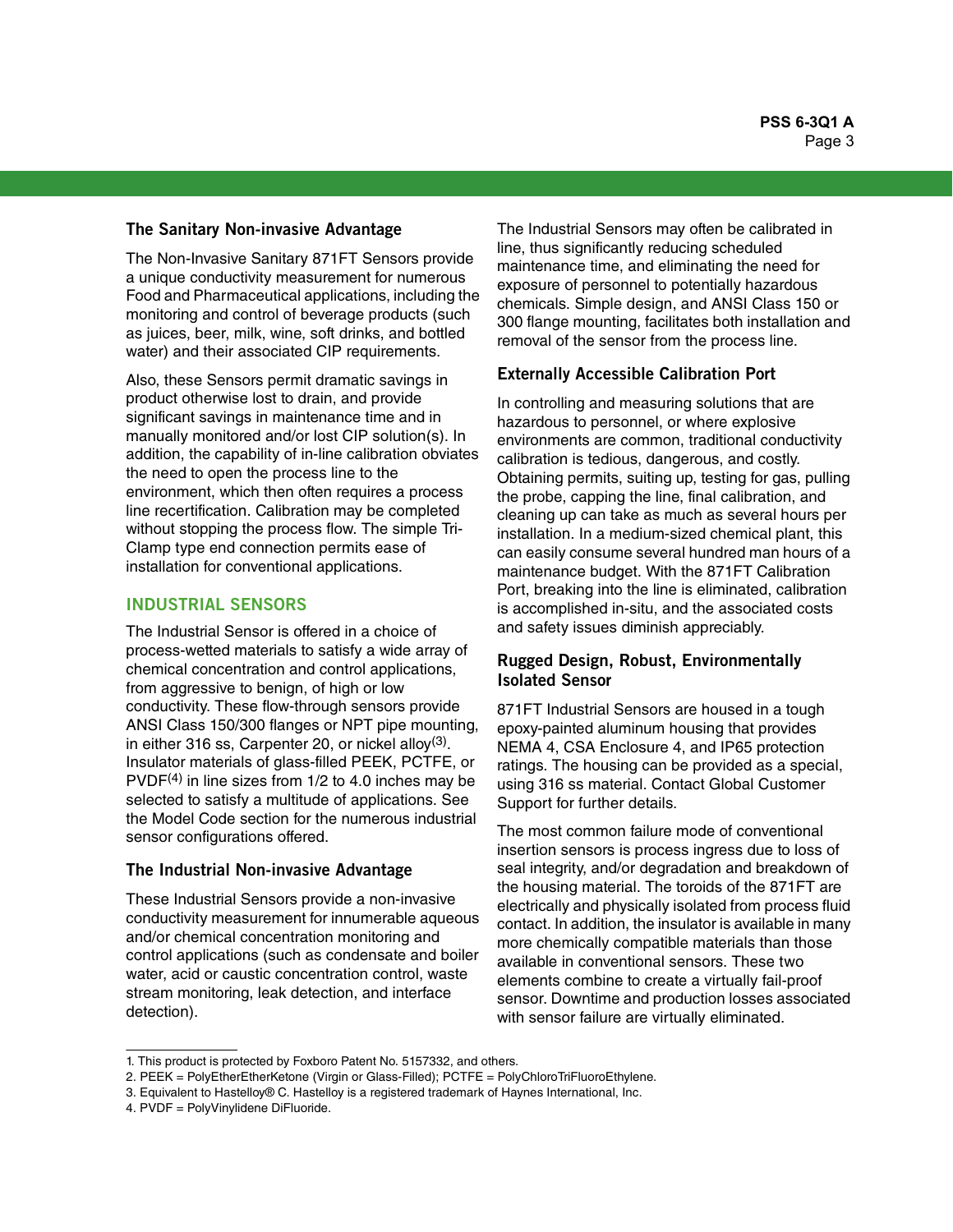# **EASE OF INSTALLATION**

The Sensor's "wafer" design permits it to literally replace a small section of process piping, while its industry standard end connections permit ease of installation to, and removal from, process lines. The unique compact sensor design provides an end-toend dimension which does not exceed seven inches in any bore size. The Dimensions-Nominal section depicts and lists the exact measurements for each sensor type vs. line size. Normal precautions should be taken relative to pipeline support (see Sensor Approximate Mass in Table 2), and alignment of the flow-through. Naturally, cantilever or bending loads on the sensor should be eliminated.

# **WETTED MATERIALS**

The Sanitary Sensor provides only the Insulator (bore piece) as a wetted part. This may be either FDA/3-A compliant and EHEDG certified Virgin PEEK, or PCTFE. Gaskets are provided by the user. Refer to the Standard Specifications section and to Table 10.

The Industrial Sensor provides a choice of application suitable metals, insulator (bore piece), and O-ring materials. Also refer to the Standard Specifications section and also Table 10.

#### **TEMPERATURE COMPENSATION**

The 871FT Flow-Through Sensor offers a choice of field-replaceable temperature sensor elements of either 1000 Ohm RTD (for use with the 875EC Analyzer or 870ITEC Transmitter), or 100 Ohm RTD (compatible with either the 870ITEC Transmitter, or 875EC, 873EC, or 873AEC Analyzers). These RTDs provide the fastest temperature response practical by inserting into the process stream through a user supplied, industry standard tee.

# **LOCATION IN PROCESS LINE**

Sensors can be installed in any nonmagnetic metal piping, and are neither flow-direction, nor flow-rate sensitive. They can be mounted in any convenient orientation (horizontal, vertical, or sloping) which assures full and continuous capacity of the bore, and includes normal precautions (separation by 3 to 5 pipe diameters) for upstream or downstream disturbances (e.g., valves, elbows). Avoidance of entrained air or the formation of voids will assure a stable, accurate measurement. Refer to MI 611-202 for information relating to the 871FT Sensors.

# **WIDE RANGE CAPABILITY**

These sensors are capable of providing measurements of virtually any conductive liquid by selecting either a "Low" (full scale range as low as 50 μS/cm) or "High" conductivity (full scale range as high as 2000 mS/cm) version relative to bore size. Table 1 identifies these ranges vs. bore sizes.

# **CABLE**

The 871FT includes an integral PVC 20 foot (6 metre) cable, or an optional shielded Teflon, RFI/EMI protected cable. The Teflon cable eliminates the need for placing the cable in conduit in many typical installations. Extension cable(s), as well as the appropriate junction boxes, are available and are described in the Accessories section. The maximum recommended cable length, as with any toroidal conductivity sensor, is 100 feet (30 metres).

# **COMPATIBLE INSTRUMENTATION**

These Sensors are ideal for use with 876EC or 870ITEC Transmitters, or the 875EC, 873EC, or 873AEC Analyzers. They are not easily compatible to the older instrumentation (e.g., 870EC Transmitter or 872-20 Monitor).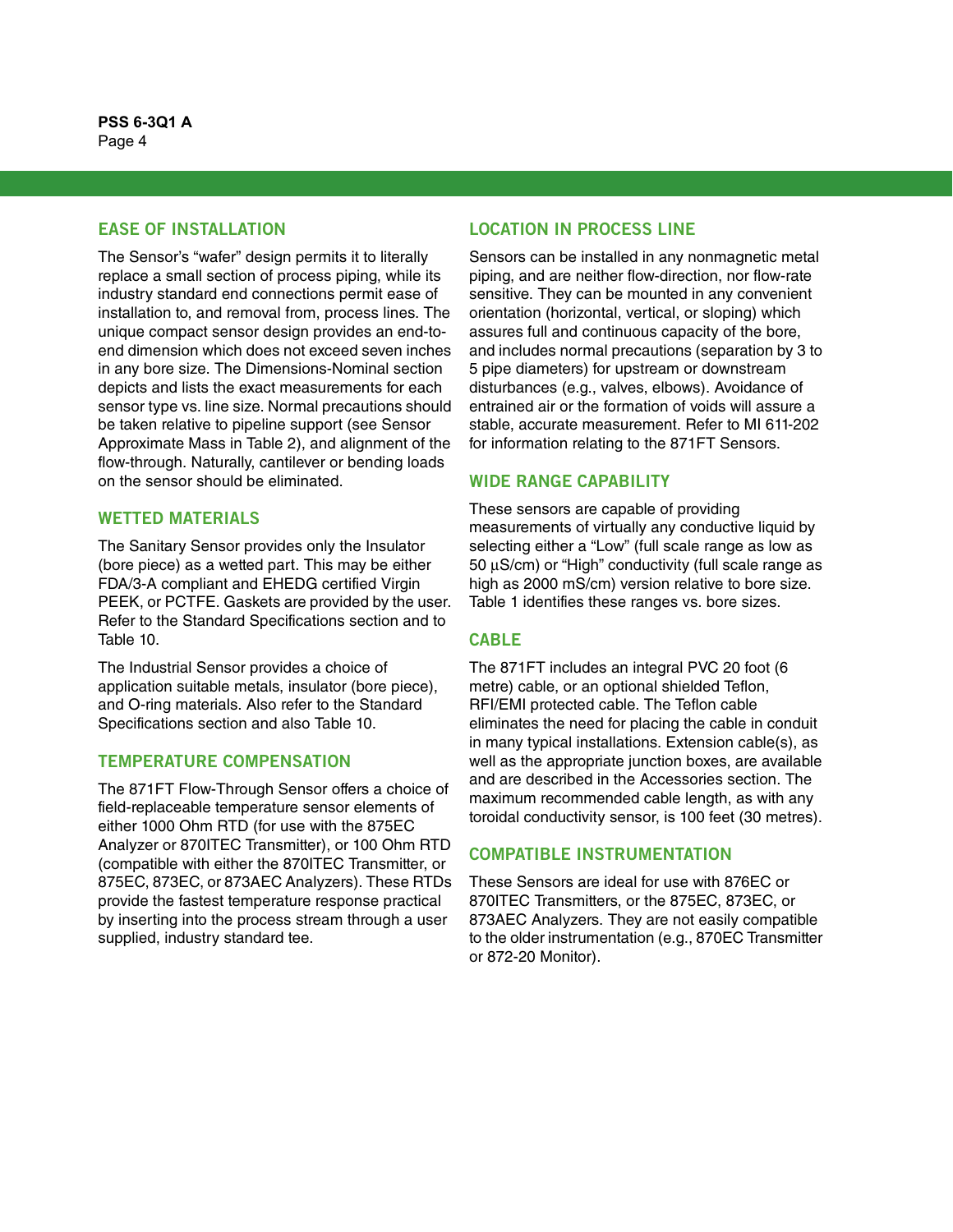| mS/cm      | $\overline{\phantom{0}}$ | 0.1 | 0.2 | 0.5 | 1                       | $\overline{2}$            | $5\phantom{1}$     | 10                        | 20                        | 50             | 100            | 200            | 500                       | 1000 | 2000               |
|------------|--------------------------|-----|-----|-----|-------------------------|---------------------------|--------------------|---------------------------|---------------------------|----------------|----------------|----------------|---------------------------|------|--------------------|
| $\mu$ S/cm | 50                       | 100 | 200 | 500 | 1000                    | 2000                      | 5000               | ۰                         |                           | ۰              | ۰              |                |                           | -    |                    |
| 871FT-1C   |                          |     |     |     | X                       | X                         | X                  | X                         | X                         | X              | X              | X              | X                         | X    | X                  |
| 871FT-2C   |                          |     |     | X   | $\mathsf{X}$            | X                         | X                  | X                         | X                         | X              | X              | X              | $\pmb{\times}$            | X    | $\pmb{\times}$     |
| 871FT-1D   |                          |     |     | X   | X                       | $\mathsf{x}$              | $\pmb{\times}$     | X                         | $\pmb{\times}$            | X              | X              | $\pmb{\times}$ | $\pmb{\times}$            | X    | X                  |
| 871FT-2D   |                          |     |     | X   | X                       | X                         | X                  | X                         | X                         | X              | X              | X              | X                         | X    |                    |
| 871FT-1E   |                          |     |     | X   | X                       | X                         | X                  | X                         | X                         | X              | X              | X              | $\pmb{\times}$            | X    | X                  |
| 871FT-2E   |                          |     | X   | X   | X                       | X                         | X                  | X                         | X                         | X              | X              | X              | $\mathsf{X}$              |      |                    |
| 871FT-1F   |                          |     | X   | X   | X                       | X                         | X                  | X                         | X                         | X              | X              | X              | $\mathsf{X}$              | X    |                    |
| 871FT-2F   | X                        | X   | X   | X   | X                       | X                         | $\pmb{\mathsf{X}}$ | X                         | $\pmb{\times}$            | $\pmb{\times}$ | X              | $\pmb{\times}$ |                           |      |                    |
| 871FT-1G   |                          |     | X   | X   | X                       | X                         | X                  | X                         | X                         | X              | X              | X              | X                         | X    |                    |
| 871FT-2G   | $\mathsf{x}$             | X   | X   | X   | X                       | $\boldsymbol{\mathsf{x}}$ | X                  | X                         | X                         | X              | X              |                |                           |      |                    |
| 871FT-1H   |                          | X   | X   | X   | X                       | X                         | X                  | X                         | $\pmb{\times}$            | X              | X              | X              | $\boldsymbol{\mathsf{X}}$ |      |                    |
| 871FT-2H   | X                        | X   | X   | X   | $\pmb{\mathsf{X}}$      | X                         | X                  | X                         | X                         | X              | $\pmb{\times}$ |                |                           |      |                    |
| 871FT-1J   | X                        | X   | X   | X   | X                       | X                         | $\mathsf{X}$       | X                         | $\pmb{\times}$            | $\pmb{\times}$ | X              | X              | $\pmb{\times}$            |      |                    |
| 871FT-2J   | X                        | X   | X   | X   | X                       | X                         | X                  | X                         | X                         | X              |                |                |                           |      |                    |
| 871FT-3C   |                          |     |     | X   | X                       | X                         | $\pmb{\mathsf{X}}$ | $\boldsymbol{\mathsf{X}}$ | $\boldsymbol{\mathsf{x}}$ | $\pmb{\times}$ | $\pmb{\times}$ | X              | $\mathsf{X}$              | X    | $\pmb{\times}$     |
| 871FT-4C   |                          | X   | X   | X   | X                       | X                         | X                  | X                         | X                         | X              | X              | X              | $\pmb{\times}$            |      |                    |
| 871FT-3E   |                          |     |     |     | Χ                       | X                         | X                  | X                         | X                         | X              | X              | $\pmb{\times}$ | $\pmb{\times}$            | X    | $\pmb{\times}$     |
| 871FT-4E   | X                        | X   | X   | X   | X                       | X                         | $\pmb{\times}$     | X                         | X                         | $\pmb{\times}$ | X              | X              |                           |      |                    |
| 871FT-3F   |                          |     |     |     | X                       | X                         | X                  | X                         | X                         | X              | X              | X              | X                         | X    | X                  |
| 871FT-4F   | X                        | X   | X   | X   | $\overline{\mathsf{x}}$ | X                         | $\mathsf{X}$       | X                         | X                         | X              | X              |                |                           |      |                    |
| 871FT-3G   |                          |     |     |     | X                       | X                         | X                  | X                         | X                         | X              | X              | X              | X                         | X    | $\pmb{\mathsf{X}}$ |
| 871FT-4G   | X                        | X   | X   | X   | $\pmb{\times}$          | X                         | X                  | X                         | X                         | X              | $\pmb{\times}$ |                |                           |      |                    |
| 871FT-3H   |                          |     | X   | X   | X                       | X                         | X                  | X                         | X                         | X              | X              | X              | $\pmb{\times}$            | X    |                    |
| 871FT-4H   | X                        | X   | X   | X   | X                       | X                         | X                  | X                         | X                         | X              |                |                |                           |      |                    |
| 871FT-3J   |                          |     | X   | X   | X                       | X                         | $\mathsf{X}$       | X                         | X                         | X              | X              | X              | $\pmb{\times}$            | X    |                    |
| 871FT-4J   | X                        | X   | X   | X   | Χ                       | X                         | X                  | X                         | X                         | X              |                |                |                           |      |                    |

Table 1. 871FT Sensor Full Scale Range Settings - Minimum to Maximum Values Shown for Each Sensor Type and Inch Bore Size

# **NOTE**

Refer to Model Codes that follow for description of Model Number in first column. For example, 871FT-1C is Sanitary, High Range, with a 1/2-inch line size.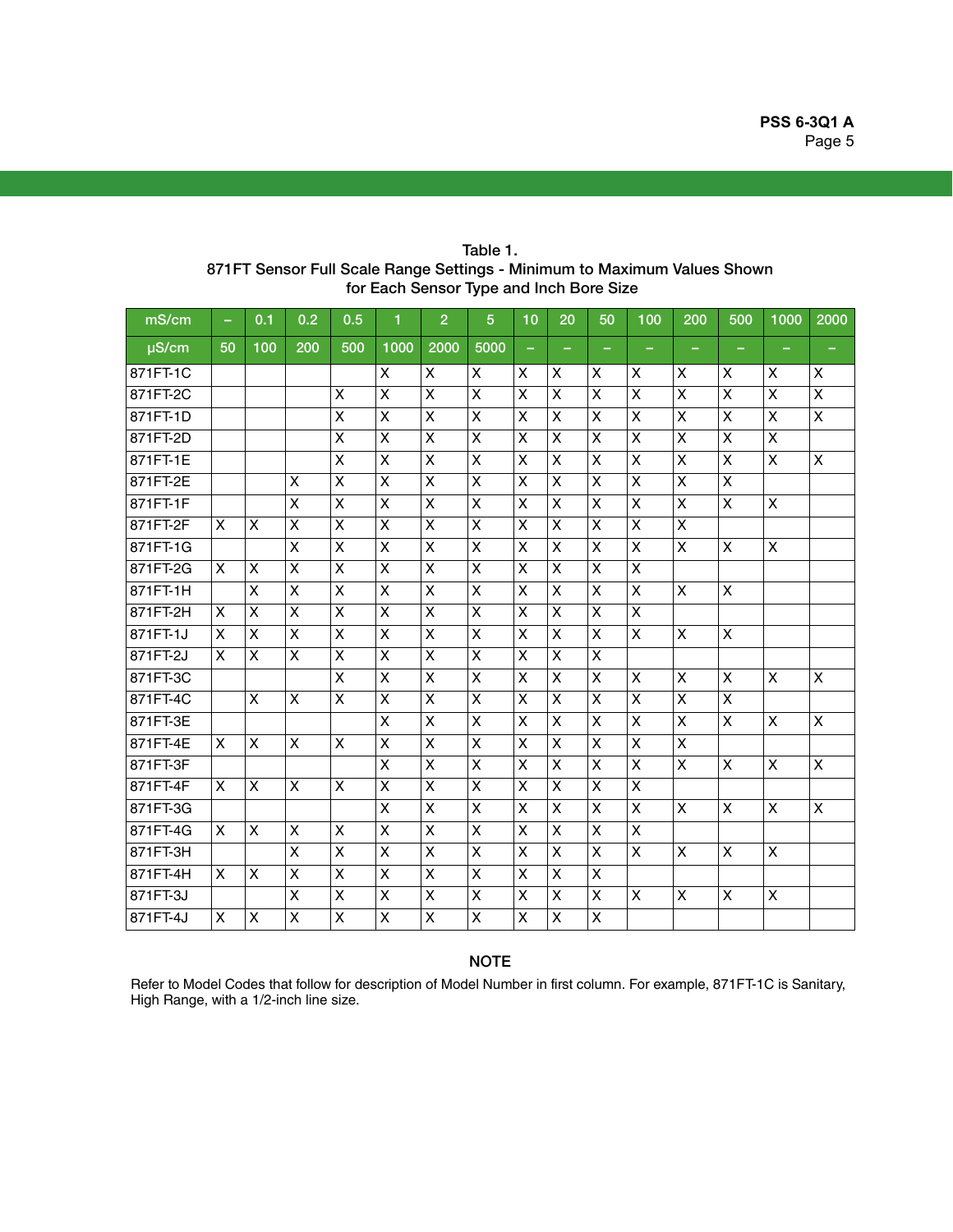#### **STANDARD SPECIFICATIONS**

## **End Connection Materials**

316 ss, Carpenter 20-CB3, or nickel alloy $(5)$ ; applicable to industrial versions only. Sanitary versions utilize a one-piece insulator of VPEEK or PCTFE material; the traditional Tri-Clamp type end connection is used with either of these materials.

#### **Pressure-Temperature Ratings, Wetted Materials**

See Tables 3 to 9 for Pressure-Temperature Ratings applicable to PCTFE, GFPEEK, VPEEK, and PVDF materials when used with various end connections.

#### **Wetted Material Compatibility with Process Solutions**

Refer to Table 10.

#### **Sanitary Sensor – Wetted Bore Piece**

### **VPEEK - FDA AND 3-A COMPLIANT; EHEDG CERTIFIED**

#### **NOTE**

User supplied EHEDG approved seals, i.e. SS/Kalrez, are required to maintain EHEDG certification for use with Tri-Clamp Connector.

 $\sigma$ -ring Material Note

Maximum Pressure<sup>(6)</sup>

225 psi (1550 kPa); Tri-Clamp with 1/2, 3/4, and 2- in line sizes

150 psi (1034 kPa); Tri-Clamp with 1-, 1 1/2-, and 3-in line sizes

100 psi (690 kPa); Tri-Clamp with 4-in line size

Temperature Limits<sup>[\(6\)](#page-5-0)</sup>

14 to 250°F (–10 to +121°C)

#### **PCTFE**

O-ring Material

Not applicable

Maximum Pressure<sup>[\(6\)](#page-5-0)</sup>

60 psi (414 kPa)

Temperature Limits[\(6\)](#page-5-0)

14 to 250°F (–10 to +121°C)

#### **Industrial Sensor – Wetted Bore Piece**

#### **GLASS-FILLED PEEK (GFPEEK)**

O-ring Material

EPDM(7) standard; Viton and Chemra[z\(7\)](#page-5-1) optional.

Maximum Pressure<sup>[\(6\)](#page-5-0)</sup>

275 psi (1896 kPa) for ANSI Cl. 150 Flange 400 psi (2758 kPa) for ANSI Cl. 300 Flange

Temperature Limits[\(6\)](#page-5-0)

14 to 411°F (–10 to +211°C) with both ANSI Class 150 and 300 Flanges

# **PVDF**

O-ring Material

EPDM standard; Viton and Chemraz optional.

Maximum Pressure<sup>[\(6\)](#page-5-0)</sup>

100 psi (690 kPa) with ANSI Class 150 Flange

365 psi (2517 kPa) with ANSI Class 300 Flange

Temperature Limits<sup>[\(6\)](#page-5-0)</sup>

14 to 250°F (–10 to +121°C) with both ANSI Class 150 and 300 Flanges

<sup>5.</sup> Equivalent to Hastelloy® C-276.

<span id="page-5-0"></span><sup>6.</sup> Refer to Pressure-Temperature Ratings section.

<span id="page-5-1"></span><sup>7.</sup> EPDM is Ethylene Propylene Terpolymer; Chemraz is a Perfluoro Elastomer.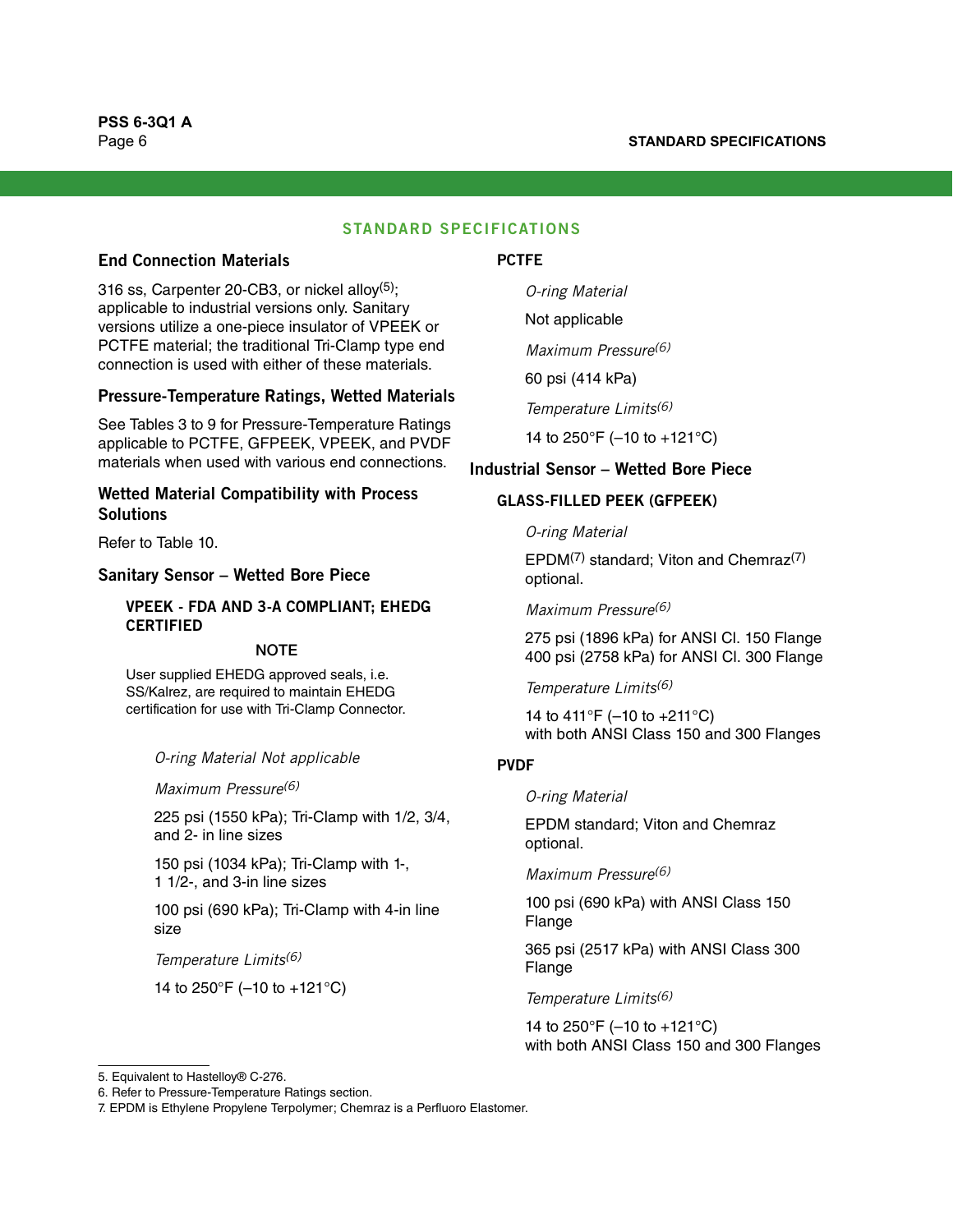#### **PCTFE**

O-ring Material

EPDM standard; Viton and Chemraz optional.

Maximum Pressure[\(6\)](#page-5-0)

100 psi (690 kPa) with ANSI Class 150 Flanges

Temperature Limits[\(6\)](#page-5-0)

14 to 250°F (–10 to +121°C) with ANSI Class 150 Flanges

# **Sensor Approximate Mass**

Table 2 lists approximate masses for each sensor line size and applicable end connection.

#### **Sensor Dimensions**

Refer to Dimensions-Nominal section.

#### Table 2. Inch Size Sensors - Approximate Mass

| <b>Line Size</b>     |      | <b>Approximate Mass in Pounds (lb)</b> |                                    |                                    |                              |  |  |  |  |
|----------------------|------|----------------------------------------|------------------------------------|------------------------------------|------------------------------|--|--|--|--|
|                      |      |                                        | <b>Industrial Versions</b>         |                                    |                              |  |  |  |  |
| <b>Model</b><br>Code | in   | <b>Sanitary</b><br><b>Versions</b>     | <b>ANSI</b><br><b>Class</b><br>150 | <b>ANSI</b><br><b>Class</b><br>300 | <b>NPT</b><br>Adapter<br>(a) |  |  |  |  |
| C                    | 1/2  | 2.5                                    | 11                                 | 15                                 | 14                           |  |  |  |  |
| D                    | 3/4  | 2.5                                    | $N/A$ (b)                          | $N/A$ (b)                          | $N/A$ (b)                    |  |  |  |  |
| E                    | 1    | 7.5                                    | 10                                 | 14                                 | 18.5                         |  |  |  |  |
| F                    | 11/2 | 7                                      | 12 <sup>2</sup>                    | 15                                 | 17.5                         |  |  |  |  |
| G                    | 2    | 6.5                                    | 17                                 | 20                                 | 28.5                         |  |  |  |  |
| н                    | 3    | 9.3                                    | 32                                 | 40                                 | $N/A$ (b)                    |  |  |  |  |
| J                    | 4    | 8.8                                    | 41                                 | 60                                 | $N/A$ (b)                    |  |  |  |  |

a. NPT Adapters available with ANSI Class 150 flanges only.

<span id="page-6-0"></span>b. N/A means Not Applicable.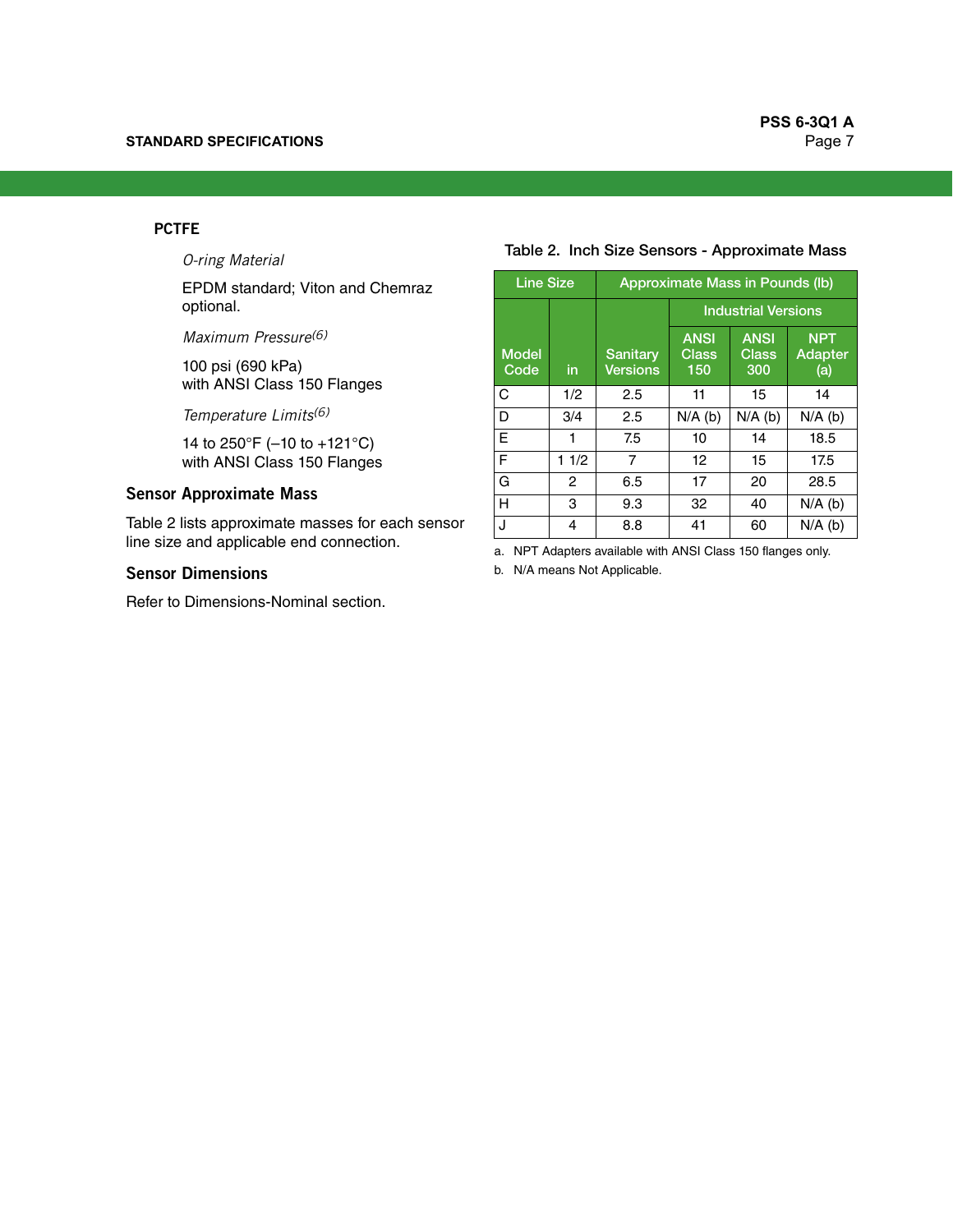#### **PRESSURE-TEMPERATURE RATINGS**

#### Table 3. Nominal Pressure-Temperature Ratings Sanitary Sensor with VPEEK Insulator Material and Tri-Clamp Type End Connection

| Line Size                                  | <b>Process Press.</b> | <b>Maximum Temp.</b> |
|--------------------------------------------|-----------------------|----------------------|
| $1/2$ , $3/4$ , and 225 psi<br>$2$ in      |                       | 14 to 250°F          |
| 1, 1 1/2, and   150 psi<br>3 <sub>in</sub> |                       | 14 to 250°F          |
| $4$ in                                     | 100 psi               | 14 to 250°F          |

(a) For applications to 284°F, contact Global Customer Support (see back page).

#### Table 4. Nominal Pressure-Temperature Ratings Sanitary Sensor with PCTFE Insulator Material and Tri-Clamp Type End Connection

| Line Size (a)                | <b>Process Press.</b>                                                                                                                        | Maximum Temp.                                                                                                                                                                                                                     |
|------------------------------|----------------------------------------------------------------------------------------------------------------------------------------------|-----------------------------------------------------------------------------------------------------------------------------------------------------------------------------------------------------------------------------------|
| 1/2, 1, 11/2,<br>2, and 3 in | 60 psi (b) (c)<br>55 psi<br>50.5 psi<br>46 psi<br>41.5 psi<br>37 psi<br>32.5 psi<br>28 psi<br>23.5 psi<br>19 psi<br>14.5 psi<br>10 psi $(c)$ | 140 $\degree$ F (c)<br>$150^{\circ}$ F<br>$160^\circ$ F<br>$170^\circ F$<br>$180^\circ$ F<br>$190^\circ$ F<br>$200^{\circ}$ F<br>$210^{\circ}$ F<br>$220^{\circ}$ F<br>$230^\circ F$<br>$240^{\circ}$ F<br>$250^{\circ}F$ (c) (d) |

a. 3/4 in line size not available with PCTFE material. Also, for 4 in line size, contact Global Customer Support (see back page).

- b. 60 psi from 14 to 140°F.
- <span id="page-7-1"></span>c. 60 psi at 140°F linearly derated to 10 psi at 250°F.
- d. Pressure of 15.3 psi at 250°F can be used for up to 2 hours for hot water or steam sterilization. For periods longer than 2 hours, contact Global Customer Support (see back page).

Table 5. Nominal Pressure-Temperature Ratings Industrial Sensor with GFPEEK Insulator Material

| Line Size                                                                          | <b>Process Press.</b>                                                                                                                          | Maximum Temp.                                                                                                                                                                              |
|------------------------------------------------------------------------------------|------------------------------------------------------------------------------------------------------------------------------------------------|--------------------------------------------------------------------------------------------------------------------------------------------------------------------------------------------|
| All Line Sizes<br><b>ANSI CI. 150</b><br>Flange or<br><b>NPT End</b><br>Connection | 275 psi (a) (b)<br>268 psi<br>259 psi<br>249 psi<br>240 psi<br>231 psi<br>$225$ psi<br>212 psi<br>206 psi<br>200 psi<br>193 psi<br>190 psi (b) | 140°F (a) (b)<br>$160^{\circ}$ F<br>$190^\circ$ F<br>220°F<br>$250^{\circ}$ F<br>$280^\circ$ F<br>$300^\circ F$<br>$340^\circ$ F<br>$360^\circ F$<br>380°F<br>$400^{\circ}$ F<br>411°F (b) |

<span id="page-7-2"></span>a. 275 psi from 14 to 140°F

<span id="page-7-0"></span>b. 275 psi at 140°F linearly derated to 190 psi at 411°F

#### Table 6. Nominal Pressure-Temperature Ratings Industrial Sensor with PVDF Insulator Material

| <b>Line Size</b>                                                                   | <b>Process Press.</b>                                                                                 | Maximum Temp.                                                                                                                                                   |
|------------------------------------------------------------------------------------|-------------------------------------------------------------------------------------------------------|-----------------------------------------------------------------------------------------------------------------------------------------------------------------|
| All Line Sizes<br><b>ANSI CI. 150</b><br>Flange or<br><b>NPT End</b><br>Connection | 100 psi (a) (b)<br>96 psi<br>89 psi<br>82 psi<br>78 psi<br>74.5 psi<br>71 psi<br>63 psi<br>60 psi (b) | 140 $\degree$ F (a) (b)<br>$150^\circ F$<br>$170^\circ F$<br>$190^\circ F$<br>$200^\circ F$<br>$210^{\circ}$ F<br>$220^\circ F$<br>240°F<br>$250^{\circ}$ F (b) |

<span id="page-7-5"></span>a. 100 psi from 14 to 140°F

<span id="page-7-3"></span>b. 100 psi at 140°F linearly derated to 60 psi at 250°F.

#### Table 7. Nominal Pressure-Temperature Ratings Industrial Sensor with PCTFE Insulator Material

| <b>Line Size</b>    | <b>Process Press.</b> | Maximum Temp.           |
|---------------------|-----------------------|-------------------------|
| All Line Sizes      | 100 psi (a) (b)       | 140 $\degree$ F (a) (b) |
|                     | 90 psi                | $150^{\circ}$ F         |
| <b>ANSI CI. 150</b> | 74 psi                | $170^\circ F$           |
| Flange or           | 58 psi                | $190^\circ F$           |
| NPT End             | 50 psi                | 200°F                   |
| Connection          | 34 psi                | 220°F                   |
|                     | 18 psi                | 240°F                   |
|                     | 10 psi $(b)$          | $250^{\circ}$ F (b)     |

<span id="page-7-4"></span>a. 100 psi from 14 to 140°F.

b. 100 psi at 140°F linearly derated to 10 psi at 250°F.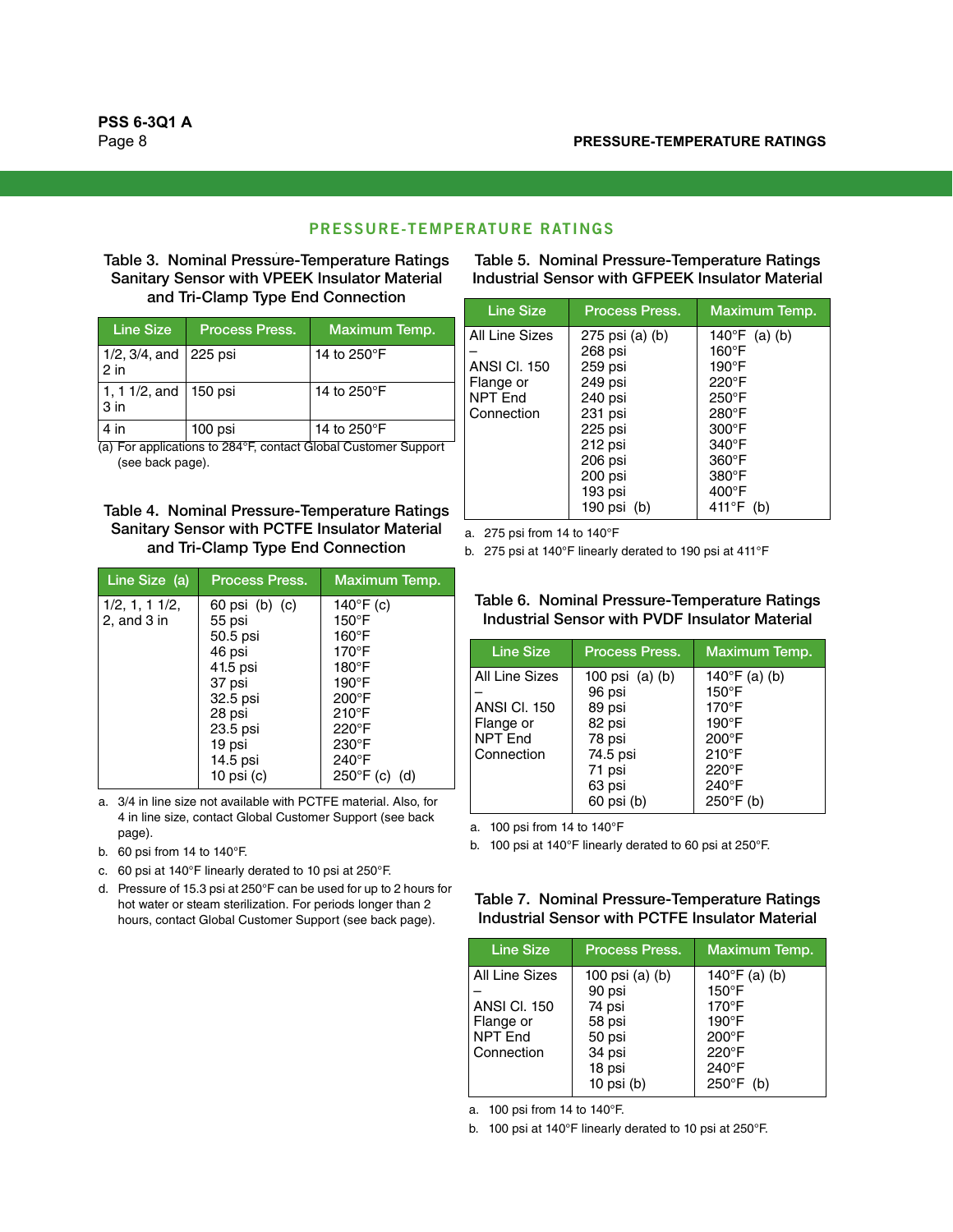Table 8. Nominal Pressure-Temperature Ratings Industrial Sensor with GFPEEK Insulator Material and 316 ss ANSI Class 300 Flange

| Line Size      | <b>Process Press.</b> | <sup>'</sup> Maximum Temp. |
|----------------|-----------------------|----------------------------|
| All Line Sizes | 400 psi (a)           | 411°F (a)                  |

<span id="page-8-0"></span>a. 400 psi from 14 to 411°F.

Table 9. Nominal Pressure-Temperature Ratings Industrial Sensor with PVDF Insulator Material and Nickel Alloy (a) ANSI Class 300 Flange

| <b>Line Size</b> | <b>Process Press.</b>                                                                                                                       | Maximum Temp.                                                                                                                                                                                 |
|------------------|---------------------------------------------------------------------------------------------------------------------------------------------|-----------------------------------------------------------------------------------------------------------------------------------------------------------------------------------------------|
| $1/2$ in only    | 365 psi (b) (c)<br>334.5 psi<br>304 psi<br>273.5 psi<br>243 psi<br>212.5 psi<br>182 psi<br>151.5 psi<br>$121$ psi<br>90.5 psi<br>60 psi (c) | 150 $\degree$ F (b) (c)<br>$160^{\circ}$ F<br>$170^\circ F$<br>$180^\circ F$<br>$190^\circ F$<br>$200^{\circ}$ F<br>$210^{\circ}$ F<br>$220^\circ F$<br>230°F<br>240°F<br>$250^{\circ}$ F (c) |

a. Equivalent to Hastelloy® C-276.

<span id="page-8-1"></span>b. 365 psi from 14 to 150°F.

<span id="page-8-2"></span>c. 365 psi at 150°F linearly derated to 60 psi at 250°F.

# **NOTE**

Use values in tables to determine field installation requirements, even though the ratings of sanitary or flanged end connections by themselves may be greater. Linear interpolation of the values is acceptable.

|  |  |  | Table 10. Wetted Material Compatibility with Process Solutions |
|--|--|--|----------------------------------------------------------------|
|--|--|--|----------------------------------------------------------------|

|                                                        |                       |                         | Wetted Materials Compatibility for Sanitary and Industrial Sensors (b) |                           |                               |                    |                               |            |            |                                |                                |            |  |
|--------------------------------------------------------|-----------------------|-------------------------|------------------------------------------------------------------------|---------------------------|-------------------------------|--------------------|-------------------------------|------------|------------|--------------------------------|--------------------------------|------------|--|
| <b>Standard</b><br><b>Curves</b><br>(Ref Temp.)<br>(a) | Temperature           | <b>Sanitary Sensors</b> |                                                                        | <b>Industrial Sensors</b> |                               |                    |                               |            |            |                                |                                |            |  |
|                                                        | Compensation<br>Range | <b>VPEEK</b>            | <b>PCTFE</b><br>(c)                                                    | <b>GFPEEK</b>             | <b>PVDF</b>                   | <b>EPDM</b>        | Viton                         | Chemraz    | 316 ss     | Carp 20                        | <u> H</u> ast C                | Ti         |  |
| NaCl $(25^{\circ}C)$<br>0 to $25%$                     | 32 to 392°F           | A<br>212°F              | R<br>347°F                                                             | A<br>$212^{\circ}F$       | $\mathsf{R}$<br>$270^\circ F$ | R<br>$130^\circ F$ | $\mathsf{R}$<br>190°F         | R<br>400°F | G<br>350°F | G<br>$210^{\circ}$ F           | G<br>$210^{\circ}$ F           | E<br>210°F |  |
| $H_3PO_4(25°C)$<br>0 to $35%$                          | 40 to 200°F           | A<br>392°F              | R<br>347°F                                                             | A<br>392°F                | $\mathsf{R}$<br>250°F         | R<br>$140^\circ F$ | R<br>190°F                    | R<br>400°F | G<br>200°F | $E$ 160 $\degree$ F<br>G 210°F | E 150°F<br>G 210°F             | S<br>120°F |  |
| HCl (25°C)<br>0 to 15%                                 | 14 to 252°F           | А<br>212°F              | R @ the<br><b>BP</b>                                                   | A<br>212°F                | R<br>280°F                    | R<br>100°F         | R<br>350°F                    | R<br>400°F | <b>NO</b>  | <b>NO</b>                      | E 90<br>G 150°F                | NO.        |  |
| $H_2SO_4$ (25°C)<br>$0$ to 25%                         | 14 to 249°F           | А<br>$212^{\circ}F$     | R<br>$77^{\circ}$ F                                                    | A<br>212°F                | R<br>220°F                    | R<br>$140^\circ$ F | R<br>350°F                    | R<br>400°F | <b>NO</b>  | $E$ 110 $\degree$ F<br>G 210°F | E 130°F<br>G 190°F             | <b>NO</b>  |  |
| $H_2SO_4$ (50°C)<br>99.5 to 93%                        | 14 to 249°F           | NO.                     | R<br>$>302^\circ F$                                                    | <b>NO</b>                 | R<br>$210^{\circ}$ F          | <b>NO</b>          | $\mathsf{R}$<br>$350^\circ F$ | R<br>400°F | <b>NO</b>  | $E$ 100 $\degree$ F<br>G 210°F | $E$ 140 $\degree$ F<br>G 240°F | <b>NO</b>  |  |
| $H_2SO_4$ (30°C)<br>$96$ to $93%$                      | 50 to 194°F           | <b>NO</b>               | R<br>>302°F                                                            | <b>NO</b>                 | R<br>$210^{\circ}$ F          | <b>NO</b>          | R<br>350°F                    | R<br>400°F | <b>NO</b>  | $E$ 100 $\degree$ F<br>G 210°F | $E$ 140 $\degree$ F<br>G 240°F | <b>NO</b>  |  |
| H <sub>2</sub> SO <sub>4</sub><br>80%                  | Custom                | <b>NO</b>               | Not Rated                                                              | <b>NO</b>                 | R<br>$190^\circ F$            | <b>NO</b>          | $\mathsf{R}$<br>340°F         | R<br>380°F | <b>NO</b>  | $E$ 110 $\degree$ F<br>S 150°F | E<br>240°F                     | <b>NO</b>  |  |
| H <sub>2</sub> SO <sub>4</sub><br>70%                  | Custom                | NO.                     | Not Rated                                                              | <b>NO</b>                 | R<br>$210^{\circ}$ F          | <b>NO</b>          | R<br>340°F                    | R<br>380°F | <b>NO</b>  | $E$ 110 $\degree$ F<br>S 150°F | G<br>190°F                     | <b>NO</b>  |  |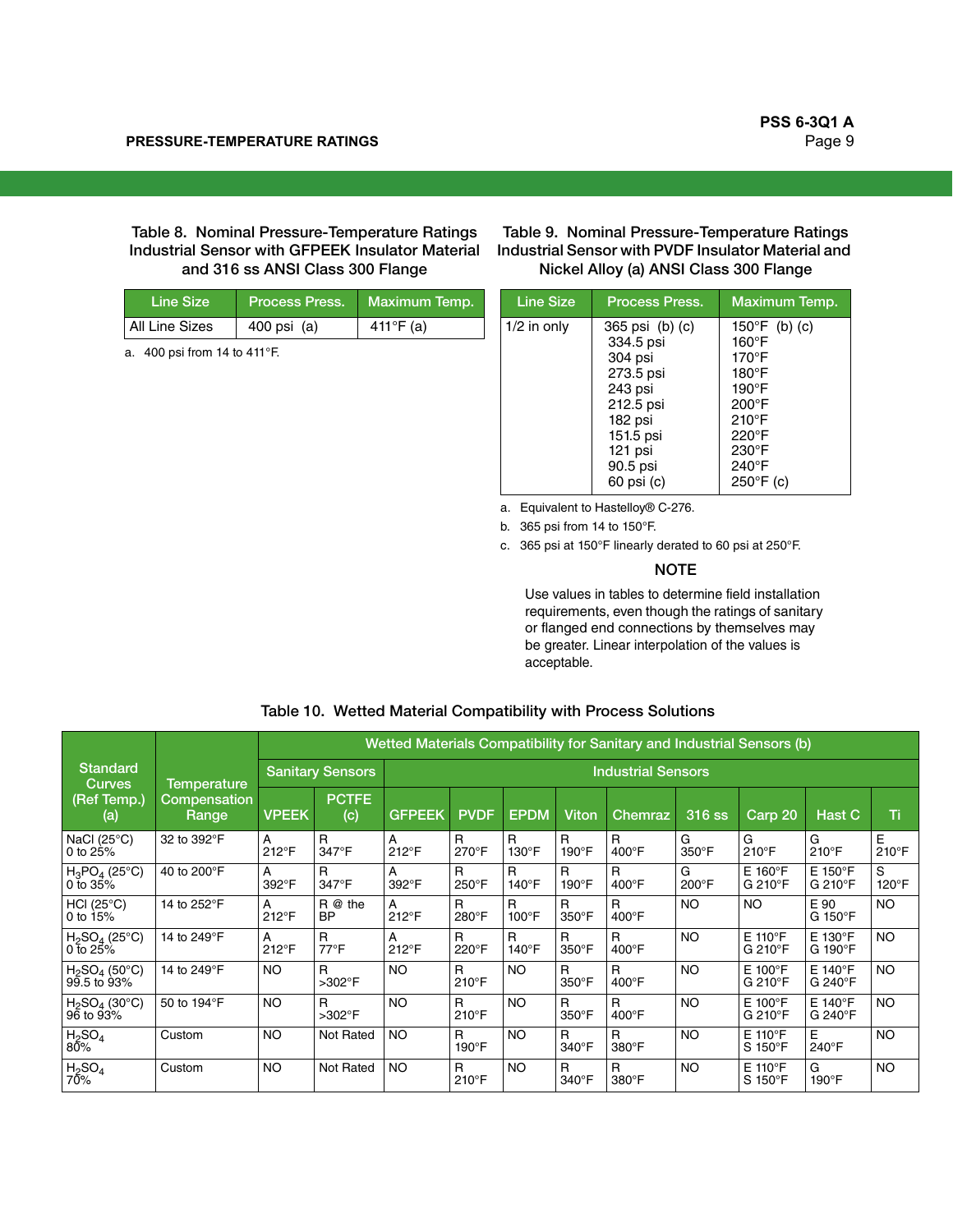|                                                             |                          | Wetted Materials Compatibility for Sanitary and Industrial Sensors (b) |                                |                           |                               |                               |                          |                               |                          |                              |                          |                          |  |
|-------------------------------------------------------------|--------------------------|------------------------------------------------------------------------|--------------------------------|---------------------------|-------------------------------|-------------------------------|--------------------------|-------------------------------|--------------------------|------------------------------|--------------------------|--------------------------|--|
| <b>Standard</b><br><b>Curves</b>                            | <b>Temperature</b>       | <b>Sanitary Sensors</b>                                                |                                | <b>Industrial Sensors</b> |                               |                               |                          |                               |                          |                              |                          |                          |  |
| (Ref Temp.)<br>(a)                                          | Compensation<br>Range    | <b>VPEEK</b>                                                           | <b>PCTFE</b><br>(c)            | <b>GFPEEK</b>             | <b>PVDF</b>                   | <b>EPDM</b>                   | Viton                    | Chemraz                       | 316 ss                   | Carp 20                      | <b>Hast C</b>            | Τï                       |  |
| H <sub>2</sub> SO <sub>4</sub><br>60%                       | Custom                   | <b>NO</b>                                                              | Not Rated                      | <b>NO</b>                 | $\mathsf{R}$<br>220°F         | $\mathsf{R}$<br>130°F         | R<br>320°F               | $\mathsf{R}$<br>380°F         | <b>NO</b>                | E 130°F<br>S 160°F           | E 130°F<br>G 230°F       | <b>NO</b>                |  |
| Oleum (65°C)<br>42 to 18%                                   | 89 to 249°F              | <b>NO</b>                                                              | R @100%<br>$77^{\circ}$ F      | <b>NO</b>                 | <b>NO</b>                     | <b>NO</b>                     | $\mathsf{R}$<br>190°F    | $\mathsf{R}$<br>390°F         | G<br>250°F               | G<br>110°F                   | E<br>$140^\circ F$       | <b>NO</b>                |  |
| Oleum $(65^{\circ}C)$<br>0 to $10\%$                        | 89 to 249°F              | <b>NO</b>                                                              | R @100%<br>$77^{\circ}F$       | <b>NO</b>                 | <b>NO</b>                     | <b>NO</b>                     | R<br>$190^\circ F$       | R<br>390°F                    | G<br>250°F               | G<br>$110^{\circ}$ F         | E<br>$140^\circ F$       | <b>NO</b>                |  |
| $HNO3 (25°C)$<br>0 to 10%                                   | 14 to 249°F              | Α<br>212°F                                                             | R<br>158°F                     | А<br>212°F                | $\mathsf{R}$<br>$200^\circ F$ | <b>NO</b>                     | $\mathsf{R}$<br>400°F    | R<br>$400^{\circ}$ F          | Е<br>$210^{\circ}$ F     | Е<br>210°F                   | Ε<br>$210^{\circ}F$      | E<br>240°F<br>G<br>400°F |  |
| NaOH $(25^{\circ}C)$<br>0 to $15%$                          | 31 to 250°F              | A<br>392°F                                                             | $\mathsf{R}$<br>>302°F         | А<br>392°F                | $\mathsf{R}$<br>210°F         | $\mathsf{R}$<br>210°F         | <b>NO</b>                | $\mathsf{R}$<br>400°F         | E 150°F<br>G 300°F       | E 170°F<br>G 300°F           | G<br>210°F               | E<br>$210^{\circ}$ F     |  |
| NaOH (50°C)<br>0 to $15%$                                   | 32 to 212°F              | A<br>392°F                                                             | R<br>>302°F                    | A<br>392°F                | $\mathsf{R}$<br>210°F         | $\mathsf{R}$<br>210°F         | <b>NO</b>                | R<br>400°F                    | E 150°F<br>G 300°F       | E 170°F<br>G 300°F           | G<br>210°F               | E<br>$210^{\circ}F$      |  |
| NaOH (100°C)<br>0 to $20%$                                  | 12 to 252°F              | А<br>392°F                                                             | R<br>>302°F                    | A<br>392°F                | $\mathsf{R}$<br>210°F         | $\mathsf{R}$<br>210°F         | <b>NO</b>                | $\mathsf{R}$<br>400°F         | E 170°F<br>G 210°F       | $E$ 110°F<br>G 300°F         | G<br>210°F               | E<br>$210^{\circ}F$      |  |
| <b>KOH (25°C)</b><br>0 to $6\%$                             | 50 to 104°F              | A<br>$77^{\circ}$ F                                                    | $\mathsf{R}$<br>$176^\circ F$  | А<br>$77^{\circ}F$        | $\mathsf{R}$<br>210°F         | $\mathsf{R}$<br>250°F         | <b>NO</b>                | $\mathsf{R}$<br>400°F         | G<br>350°F               | G<br>210°F                   | G<br>210°F               | E<br>200°F               |  |
| <b>KCI (20°C)</b><br>0 to $16%$                             | 32 to 77°F               | А<br>212°F                                                             | No Data                        | А<br>212°F                | $\mathsf{R}$<br>280°F         | $\mathsf{R}$<br>300°F         | $\mathsf{R}$<br>400°F    | R<br>400°F                    | G<br>350°F               | G<br>210°F                   | G<br>210°F               | E<br>$210^{\circ}$ F     |  |
| CH <sub>3</sub> COOH<br>(25 <sup>8</sup> C)<br>$0$ to $8\%$ | 40 to 250°F              | А<br>212°F                                                             | R<br>347°F                     | А<br>212°F                | $\mathsf{R}$<br>$300^\circ F$ | $\mathsf{R}$<br>$140^\circ F$ | R<br>190°F               | R<br>$400^{\circ}$ F          | E<br>400°F               | E<br>220°F                   | E<br>$300^\circ F$       | E<br>260°F               |  |
| HF $(25^{\circ}C)$<br>0 to $30%$                            | 94 to 204°F              | <b>NO</b>                                                              | $\mathsf{R}$<br>$77^{\circ}F$  | <b>NO</b>                 | $\mathsf{R}$<br>$260^\circ F$ | <b>NO</b>                     | R<br>$210^\circ F$       | $\mathsf{R}$<br>$300^\circ F$ | <b>NO</b>                | G<br>190°F                   | G<br>$210^{\circ}$ F     | <b>NO</b>                |  |
| $HF (0^{\circ}C)$<br>90 to 99.9%                            | $-4$ to $+406^{\circ}$ F | <b>NO</b>                                                              | $\mathsf{R}$<br>$77^{\circ}$ F | <b>NO</b>                 | $\mathsf{R}$<br>200°F         | <b>NO</b>                     | <b>NO</b>                | R<br>400°F                    | G<br>80°F                | G<br>80°F                    | G<br>210°F               | <b>NO</b>                |  |
| $Na2CO3$ (85°C)<br>Green Liquor                             | 94 to 204°F              | A                                                                      | No Data                        | A<br>212°F                | $\mathsf{R}$<br>280°F         | $\mathsf{R}$<br>300°F         | $\mathsf{R}$<br>190°F    | $\mathsf{R}$<br>400°F         | G<br>350°F               | E 200°F<br>$G > 450^\circ F$ | G<br>210°F               | E<br>210°F               |  |
| Na <sub>2</sub> O (160°C)<br>Black Liquor                   | 115 to 411°F             | A                                                                      | No Data                        | А                         | $\equiv$                      | $\overline{\phantom{0}}$      | -                        | $\overline{\phantom{0}}$      | $\overline{\phantom{0}}$ | $\overline{\phantom{0}}$     |                          | $\overline{\phantom{0}}$ |  |
| White/Brown<br>Liq.                                         | $\overline{\phantom{0}}$ | A                                                                      | <b>NO</b>                      | А                         | $\overline{\phantom{0}}$      | $\overline{\phantom{0}}$      | $\overline{\phantom{0}}$ | $\overline{\phantom{0}}$      | -                        | $\overline{\phantom{0}}$     | $\overline{\phantom{0}}$ | $\overline{\phantom{0}}$ |  |

#### Table 10. Wetted Material Compatibility with Process Solutions (Continued)

a. The standard curves of the solutions listed are resident in the 870ITEC Intelligent Transmitter and 875EC Intelligent Analyzer memories.

b. The wetted materials compatibility for the solutions listed at a specified temperature are rated as follows:

For Nonmetallic Materials: A = No attack, little or no absorption; R = Recommended - Resistant to Solution; NO = Not Recommended For Metallic Material: E = Excellent, <2 mils per year; G = Good, <20 mils per year; S = Satisfactory, <50 mils per year; NO = Not Recommended.

c. PCTFE is also used for Industrial Sensors.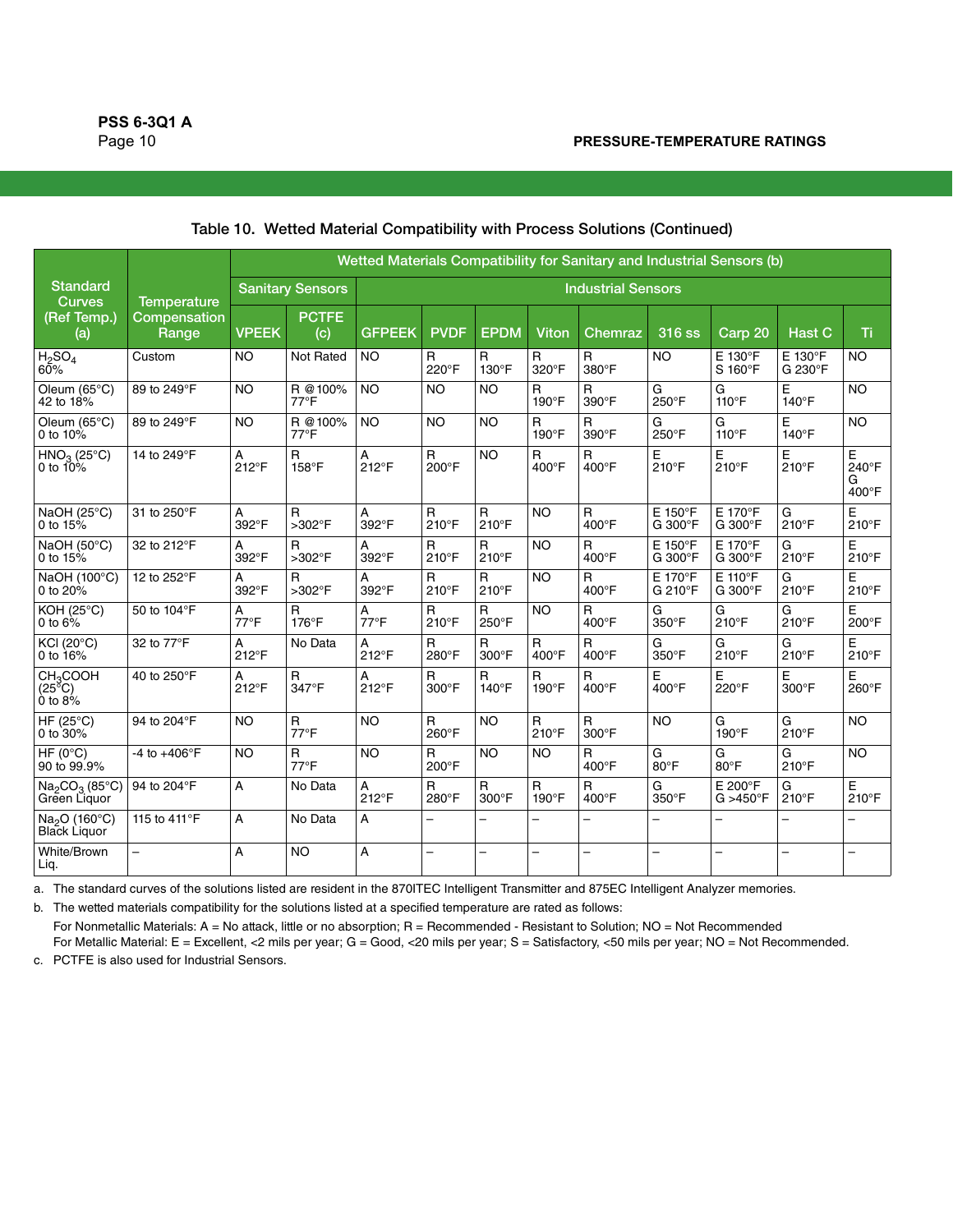| mS/cm      | $\overline{\phantom{a}}$ | 0.1            | 0.2            | 0.5            | 1                       | $\overline{2}$ | $\overline{5}$          | 10             | 20             | 50                      | 100                       | 200                     | 500            | 1000               | 2000                    |
|------------|--------------------------|----------------|----------------|----------------|-------------------------|----------------|-------------------------|----------------|----------------|-------------------------|---------------------------|-------------------------|----------------|--------------------|-------------------------|
| $\mu$ S/cm | 50                       | 100            | 200            | 500            | 1000                    | 2000           | 5000                    |                |                |                         |                           |                         |                |                    |                         |
| 871FT-1C   |                          |                |                |                | X                       | X              | X                       | X              | X              | X                       | X                         | X                       | X              | X                  | X                       |
| 871FT-2C   |                          |                |                | $\pmb{\times}$ | $\overline{\mathsf{x}}$ | X              | $\overline{\mathsf{x}}$ | X              | X              | $\overline{\mathsf{x}}$ | $\overline{X}$            | $\overline{\mathsf{x}}$ | X              | $\pmb{\times}$     | $\overline{\mathsf{x}}$ |
| 871FT-1D   |                          |                |                | X              | X                       | X              | X                       | X              | X              | X                       | X                         | X                       | X              | X                  | X                       |
| 871FT-2D   |                          |                |                | X              | X                       | X              | X                       | X              | X              | $\pmb{\mathsf{X}}$      | $\boldsymbol{\mathsf{x}}$ | X                       | X              | X                  |                         |
| 871FT-1E   |                          |                |                | X              | X                       | X              | X                       | X              | X              | X                       | $\overline{\mathsf{x}}$   | X                       | X              | X                  | X                       |
| 871FT-2E   |                          |                | X              | X              | X                       | X              | X                       | X              | X              | X                       | $\mathsf{x}$              | X                       | X              |                    |                         |
| 871FT-1F   |                          |                | X              | X              | X                       | X              | X                       | $\mathsf{X}$   | X              | X                       | X                         | X                       | X              | $\pmb{\times}$     |                         |
| 871FT-2F   | X                        | X              | X              | $\pmb{\times}$ | X                       | X              | X                       | $\pmb{\times}$ | X              | X                       | $\mathsf{x}$              | X                       |                |                    |                         |
| 871FT-1G   |                          |                | X              | X              | X                       | X              | X                       | X              | X              | X                       | $\mathsf{x}$              | X                       | X              | X                  |                         |
| 871FT-2G   | X                        | $\pmb{\times}$ | $\pmb{\times}$ | X              | X                       | X              | $\overline{\mathsf{X}}$ | $\pmb{\times}$ | $\pmb{\times}$ | X                       | $\mathsf{x}$              |                         |                |                    |                         |
| 871FT-1H   |                          | X              | X              | X              | X                       | X              | X                       | X              | X              | X                       | $\boldsymbol{\mathsf{x}}$ | X                       | X              |                    |                         |
| 871FT-2H   | X                        | X              | X              | X              | X                       | X              | X                       | $\pmb{\times}$ | X              | X                       | $\overline{\mathsf{x}}$   |                         |                |                    |                         |
| 871FT-1J   | X                        | X              | X              | X              | X                       | X              | X                       | X              | X              | X                       | $\mathsf{x}$              | X                       | X              |                    |                         |
| 871FT-2J   | X                        | X              | X              | X              | Χ                       | X              | X                       | X              | X              | X                       |                           |                         |                |                    |                         |
| 871FT-3C   |                          |                |                | $\mathsf{X}$   | X                       | $\pmb{\times}$ | X                       | $\pmb{\times}$ | X              | X                       | $\boldsymbol{\mathsf{x}}$ | X                       | $\pmb{\times}$ | $\pmb{\times}$     | X                       |
| 871FT-4C   |                          | X              | X              | X              | X                       | X              | X                       | X              | X              | X                       | X                         | X                       | X              |                    |                         |
| 871FT-3E   |                          |                |                |                | X                       | X              | X                       | $\pmb{\times}$ | X              | X                       | $\boldsymbol{\mathsf{x}}$ | X                       | X              | $\pmb{\mathsf{X}}$ | $\pmb{\mathsf{X}}$      |
| 871FT-4E   | X.                       | X              | X              | X              | X                       | X              | X                       | X              | X              | X                       | X                         | X                       |                |                    |                         |
| 871FT-3F   |                          |                |                |                | X                       | X              | X                       | X              | X              | $\pmb{\mathsf{X}}$      | $\pmb{\times}$            | X                       | X              | $\pmb{\mathsf{X}}$ | $\pmb{\mathsf{X}}$      |
| 871FT-4F   | X.                       | X              | X              | X              | X                       | X              | X                       | X              | X              | X                       | X                         |                         |                |                    |                         |
| 871FT-3G   |                          |                |                |                | X                       | X              | X                       | $\pmb{\times}$ | X              | X                       | X                         | X                       | X              | X                  | X                       |
| 871FT-4G   | X                        | X              | X              | X              | X                       | X              | X                       | X              | X              | X                       | X                         |                         |                |                    |                         |
| 871FT-3H   |                          |                | X              | X              | X                       | X              | X                       | $\pmb{\times}$ | X              | X                       | $\mathsf{x}$              | X                       | X              | X                  |                         |
| 871FT-4H   | X                        | X              | X              | X              | Χ                       | X              | Χ                       | X              | X              | X                       |                           |                         |                |                    |                         |
| 871FT-3J   |                          |                | X              | X              | Χ                       | X              | X                       | $\pmb{\times}$ | X              | X                       | X                         | X                       | X              | X                  |                         |
| 871FT-4J   | X                        | X              | X              | X              | X                       | X              | X                       | X              | Χ              | X                       |                           |                         |                |                    |                         |

Table 11. 871FT Sensor Full Scale Range Settings - Minimum to Maximum Values Shown for Each Sensor Type and Inch Bore Size

# NOTES

1. Data relating to the compatibility of PCTFE material is based on information available from 3M.

2. The material compatibility data provided in the table above has been taken from data published by recognized experts, and can vary depending on the expert source. Therefore, the table is provided as a reference only, and the ultimate material selection is the responsibility of the user.

3. For material compatibility/solution concentrations other than those in the table above, contact Global Customer Support (see back page).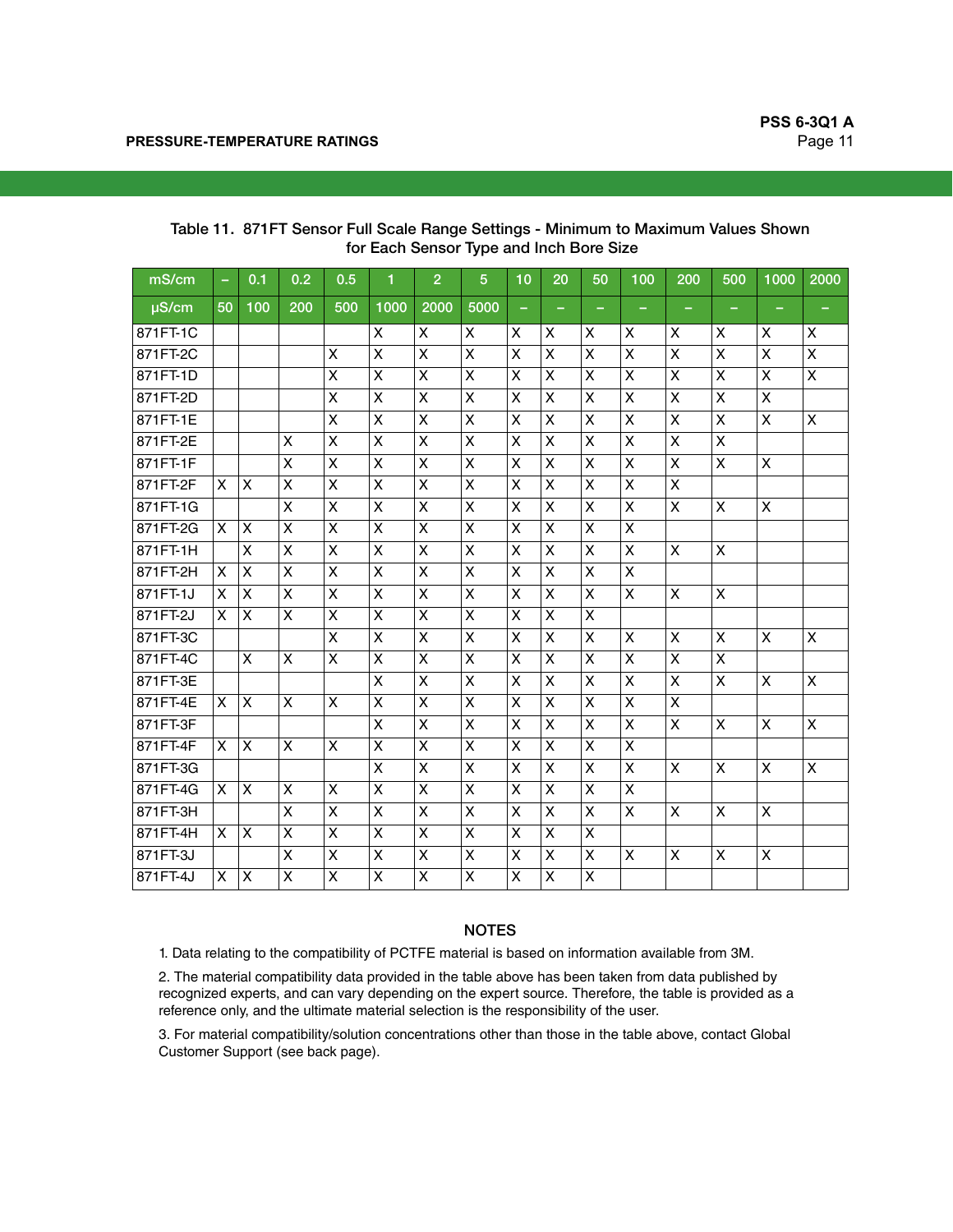| Testing Laboratory, Types of Protection, and<br><b>Area Classification</b>                                                                              | <b>Condition of Certification</b>                                                                                          | <b>Electrical Safety</b><br><b>Design Code</b> |
|---------------------------------------------------------------------------------------------------------------------------------------------------------|----------------------------------------------------------------------------------------------------------------------------|------------------------------------------------|
| <b>ATEX</b> intrinsically safe for II 1 GD,<br>EEx ia IIC, Zone 0.                                                                                      | Temperature Class T4-T6; T110°C-T260°C.<br>Connect per MI 611-208.                                                         | CS-E/AAA                                       |
| <b>ATEX</b> Type n energy limited for II 3 GD,<br>EEx nL, IIC, Zone 2.                                                                                  | Temperature Class T4-T6; T110°C-T260°C.<br>Connect per MI 611-208.                                                         | CS-E/ANN                                       |
| <b>CSA</b> intrinsically safe for Class I, Division 1,<br>Groups A, B, C, and D; Class II, Division 1,<br>Groups E, F, and G and Class III, Division I. | Connect to certified 870ITEC Transmitter per<br>MI 611-206. Temperature Class T6.                                          | CS-E/CAA                                       |
| <b>CSA</b> Class I, Division 2, Groups A, B, C, and D;<br>Class II, Division 2, Groups F and G, Class III,<br>Division 2.                               | Connect to certified 870ITEC Transmitter, or<br>873EC, 873AEC, or 875EC Analyzers per<br>MI 611-206. Temperature Class T6. | CS-E/CNZ                                       |
| FM intrinsically safe for Class I, Division 1,<br>Groups A, B, C, and D; Class II, Division 1,<br>Groups E, F, and G, and Class III, Division I.        | Connect to approved 870ITEC Transmitter<br>per MI 611-206. Temperature Class T6.                                           | CS-E/FAA                                       |
| FM nonincendive for Class I, Division 2, Groups A,<br>B, C, and D; Class II, Division 2, Groups F and G;<br>Class III, Division 2.                      | Connect to approved 870ITEC Transmitter,<br>or 873EC, 873AEC, or 875EC Analyzers per<br>MI 611-206. Temperature Class T6.  | CS-E/FNZ                                       |

# **ELECTRICAL SAFETY SPECIFICATIONS**

## **NOTE**

These sensors have been designed to meet the electrical safety descriptions noted in the table above. For detailed information, contact Global Customer Support (see back page).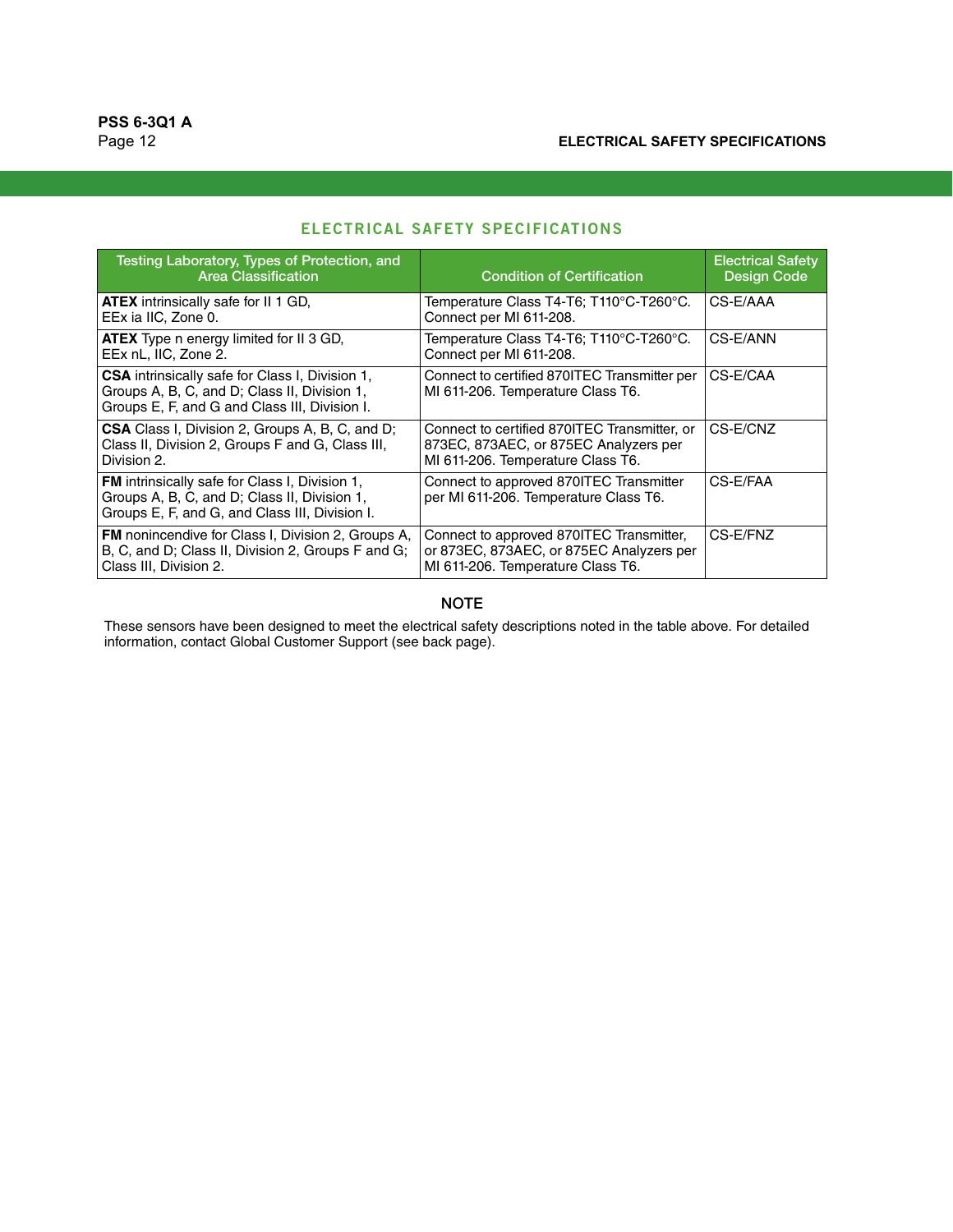# **ACCESSORIES LISTING**

For details relating to the Accessories listed in the table below, refer to ["ACCESSORIES"](#page-12-0) below.

| Part<br><b>Numbers</b>         | <b>Description</b>                                | <b>Comments</b>                                                                       |
|--------------------------------|---------------------------------------------------|---------------------------------------------------------------------------------------|
| <b>BS807BD</b>                 | <b>Calibration Cable</b>                          | Required for In-line Calibration                                                      |
| EP485A<br>and<br><b>EP485N</b> | Calibration Plugs, High Precision                 | Sensor/Range Specific. Contact Global Customer<br>Support.                            |
| <b>BS807DY</b>                 | Junction Box, 9 conductor                         | Use with Teflon, 9 conductor cable                                                    |
| <b>BS807NS</b>                 | Junction Box, 8 conductor                         | Use with PVC, 8 conductor cable                                                       |
| <b>BS807PA</b>                 | Extension Cable, Teflon, lugs/lugs termination    | Use with 870ITEC and 875EC                                                            |
| BS807PB                        | Extension Cable, Teflon, lugs/lugless termination | Use with 873EC, 873AEC, and 875EC                                                     |
| BS807PC                        | Extension Cable, PVC, lugs/lugs termination       | Use with 870 TEC and 875EC                                                            |
| BS807PD                        | Extension Cable, PVC, lugs/lugless termination    | Use with 873EC, 873AEC, and 875EC                                                     |
| <b>BS809UN</b>                 | RTD Patch Cable, 10 ft (3 m) long                 | Use with RTD Assembly                                                                 |
| <b>BS809UP</b>                 | RTD Patch Cable, Length per Sales Order           | Use with RTD Assembly                                                                 |
| <b>P0170RB</b>                 | Cable, Teflon, not terminated, nor dressed        | Use with 870ITEC, 873EC, 873AEC, and 875EC                                            |
| <b>P0170RG</b>                 | Cable, PVC, not terminated, nor dressed           | Use with 870ITEC, 873EC, and 875EC                                                    |
| <b>Tees</b>                    | For Temperature Compensation Sensors (RTD)        | <b>User Supplied</b>                                                                  |
| Clamps                         | For Temperature Compensation Sensors (RTD)        | <b>User Supplied</b>                                                                  |
| See<br>Accessories<br>section  | <b>Temperature Compensation Sensor Elements</b>   | Sanitary and Industrial RTDs are used as<br>Temperature Compensation Sensor Elements. |

## **ACCESSORIES**

<span id="page-12-0"></span>SANITARY **INDUSTRIAL** INTEGRAL CABLE LENGTH, 3 ft (0.91 m) 1/4 in (6.2 mm) SHEATH DIA. 1/4 in (6.2 mm) SHEATH DIA. 1/2 NPT SHEATH LENGTH SHEATH LENGTH INTEGRAL CABLE LENGTH, 2 ft (0.61 m)  $H$ SEE TABLE BELOW

*Temperature Compensation Sensor Elements (RTDS)*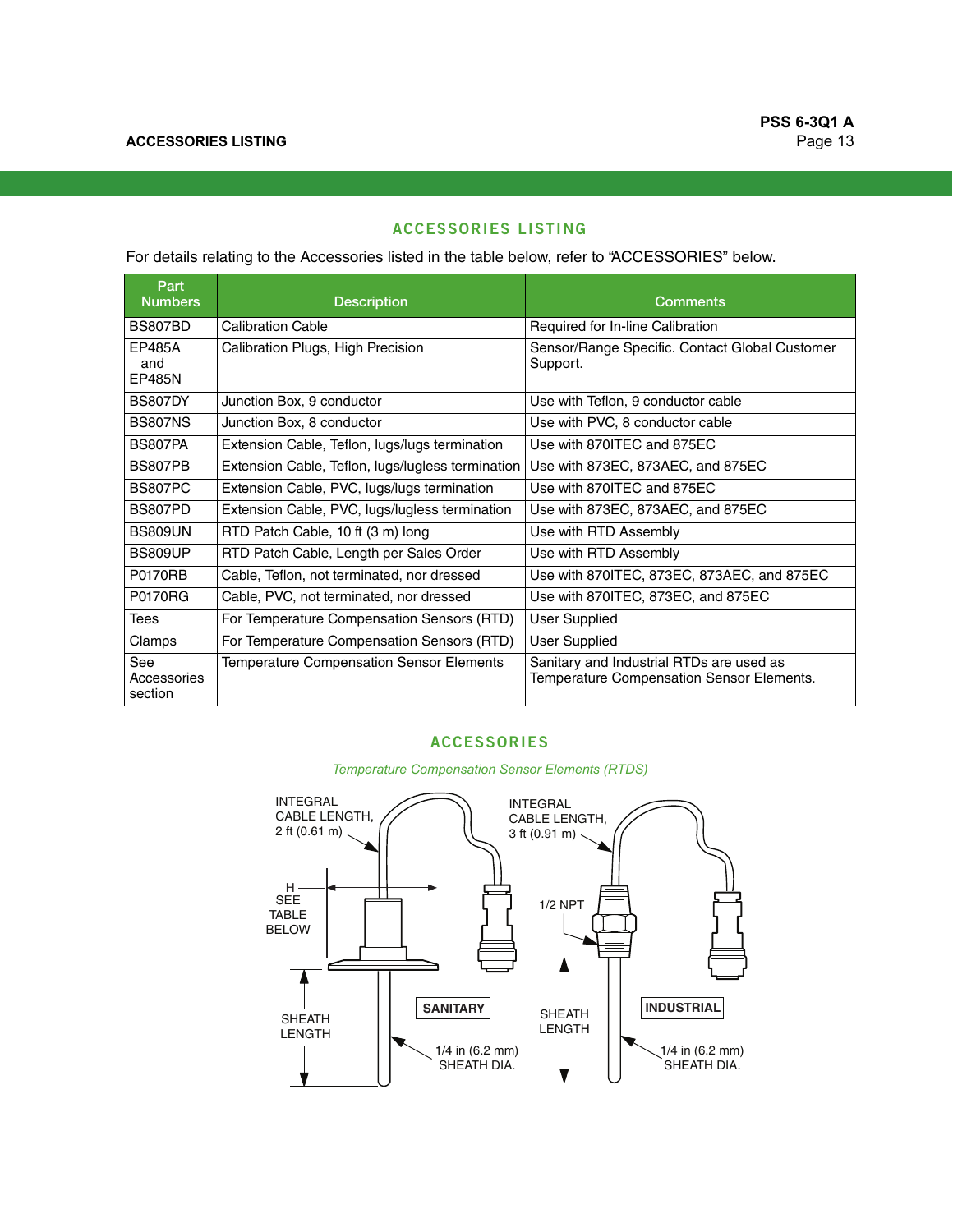|  |  |  | Sanitary RTDs - Inch Sizes <sup>(8)</sup> |  |
|--|--|--|-------------------------------------------|--|
|--|--|--|-------------------------------------------|--|

| Line<br><b>Size</b> | <b>Dimension</b><br>н | <b>RTD Value</b> | <b>RTD ASSY</b><br>Part No. |
|---------------------|-----------------------|------------------|-----------------------------|
| 1/2                 | $0.98$ in             | 100 $\Omega$     | <b>BS807VR</b>              |
|                     |                       | 1000 $\Omega$    | <b>BS807VS</b>              |
| $3/4$ (a)           | $0.98$ in             | 100 $\, \Omega$  | <b>BS807VR</b>              |
|                     |                       | 1000 $\Omega$    | <b>BS807VS</b>              |
| 1 <sub>(b)</sub>    | 0.98 in               | 100 $\Omega$     | <b>BS807VR</b>              |
|                     |                       | 1000 $\Omega$    | <b>BS807VS</b>              |
| 1 $1/2$ (b)         | $0.98$ in             | 100 $\Omega$     | <b>BS807VR</b>              |
|                     |                       | 1000 $\Omega$    | <b>BS807VS</b>              |
| 2                   | $2.52$ in             | 100 $\, \Omega$  | <b>BS807VT</b>              |
|                     |                       | 1000 $\Omega$    | <b>BS807VU</b>              |
| 3(b)                | 2.52 in               | 100 $\Omega$     | <b>BS807VT</b>              |
|                     |                       | 1000 $\Omega$    | <b>BS807VU</b>              |
| 4                   | 4.68 in               | 100 $\Omega$     | <b>BS807VV</b>              |
|                     |                       | 1000 $\Omega$    | BS807VW                     |

a. Reducing Tees are required with the 3/4, 1, 1 1/2, and 3 inch line sizes. See RTD Sanitary Tees in DIMENSIONS-NOMINAL section.

| Size (in)     | Value         | <b>Material</b>             | Part No.       |
|---------------|---------------|-----------------------------|----------------|
| $1/2$ and 1   | 100 $\Omega$  | Nickel Alloy (a)            | <b>BS807WP</b> |
|               |               | $316$ ss                    | <b>BS807WR</b> |
|               |               | $C-20Cb3$                   | <b>BS807WT</b> |
|               | 1000 $\Omega$ | Nickel Alloy <sup>(a)</sup> | <b>BS807WO</b> |
|               |               | 316 ss                      | <b>BS807WS</b> |
|               |               | $C-20Cb3$                   | <b>BS807WU</b> |
| 1 $1/2$ and 2 | 100 $\Omega$  | Nickel Alloy <sup>(a)</sup> | <b>BS807VH</b> |
|               |               | 316 ss                      | <b>BS807VX</b> |
|               |               | C-20Cb3                     | <b>BS807WF</b> |
|               | 1000 $\Omega$ | Nickel Alloy <sup>(a)</sup> | <b>BS807VJ</b> |
|               |               | 316 ss                      | <b>BS807VY</b> |
|               |               | $C-20Cb3$                   | <b>BS807WG</b> |
| $3$ and $4$   | 100 $\Omega$  | Nickel Alloy <sup>(a)</sup> | <b>BS807VM</b> |
|               |               | 316 ss                      | BS807WB        |
|               |               | $C-20Cb3$                   | BS807WK        |
|               | 1000 $\Omega$ | Nickel Alloy <sup>(a)</sup> | <b>BS807VN</b> |
|               |               | 316 ss                      | <b>BS807WC</b> |
|               |               | $C-20Cb3$                   | BS807WL        |

<span id="page-13-0"></span>a. Equivalent to Hastelloy® C.

# **Sheath Length, Protrusion into Tee, and Tri-Clamp Type End Connection Size (Inch Sizes)**

|                  |                      | Sanitary RTDs, 100 or 1000 $\Omega$ |                  | Industrial RTDs, 100 or 1000 $\Omega$ |                |
|------------------|----------------------|-------------------------------------|------------------|---------------------------------------|----------------|
| <b>Line Size</b> | <b>Sheath Length</b> | Protrusion                          | <b>Tri-Clamp</b> | <b>Sheath Length</b>                  | Protrusion (a) |
| $1/2$ in         | $2.5$ in             | $1/8$ in                            | $3/4$ in         | $3.38$ in                             | $0.56$ in      |
| $3/4$ in         | $2.5$ in             | $1/8$ in                            | $3/4$ in         |                                       |                |
| $1$ in           | $2.5$ in             | $1/8$ in                            | $11/2$ in        | $3.38$ in                             | $0.56$ in      |
| $11/2$ in        | $2.5$ in             | $1/8$ in                            | $11/2$ in        | 3.88 in                               | $0.56$ in      |
| $2$ in           | $3.25$ in            | $1/4$ in                            | $2$ in           | 3.88 in                               | $0.19$ in      |
| 3 <sub>in</sub>  | $3.25$ in            | $3/16$ in                           | 3 <sub>in</sub>  | 5.44 in                               | $0.65$ in      |
| $4$ in           | $4.5$ in             | Dead Center                         | $4$ in           | 5.44 in                               | $0.25$ in      |

a. Nominal dimension based on use of ANSI Class 150 flange; and a flange thickness of 0.1 inch beyond the I.D. of a Schedule 40 pipe.

# **Sanitary RTDs - Inch Sizes (8) Industrial RTDs - Inch Sizes(9)**

<sup>8.</sup> For Sanitary 871FT, the RTD sheath material is 316 ss.

<sup>9.</sup> For Industrial 871FT, when the RTD is ordered as part of the 871FT Model Code, the wetted material is the same as the flange material selected.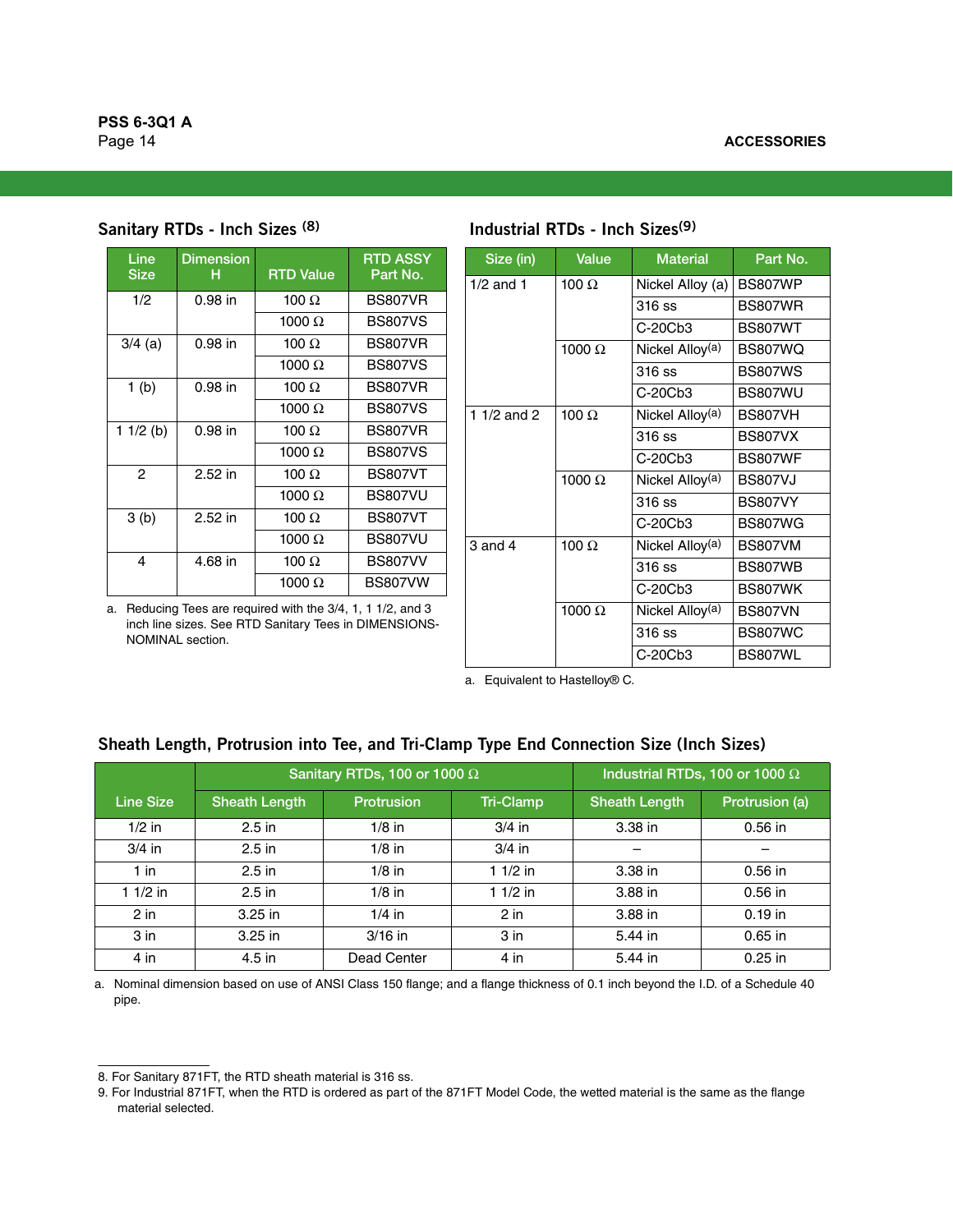

*Junction Box Wiring with 8-Conductor PVC-Jacketed Cable*



# **RTD Patch Cable**

This Cable is used with RTD assemblies. Specify Part Number BS809UN for the standard 10 ft (3 m) length, and Part Number BS809UP for special lengths. Contact Global Customer Support (see back page) for special length restrictions.



# **Foxboro Calibration Cable**

Calibration Cable (P/N BS807BD) is required for any in-line calibration of the 871FT Sensors. For high precision, low end conductivity ranges, a specific calibration plug is available. See calibration plug paragraph that follows.

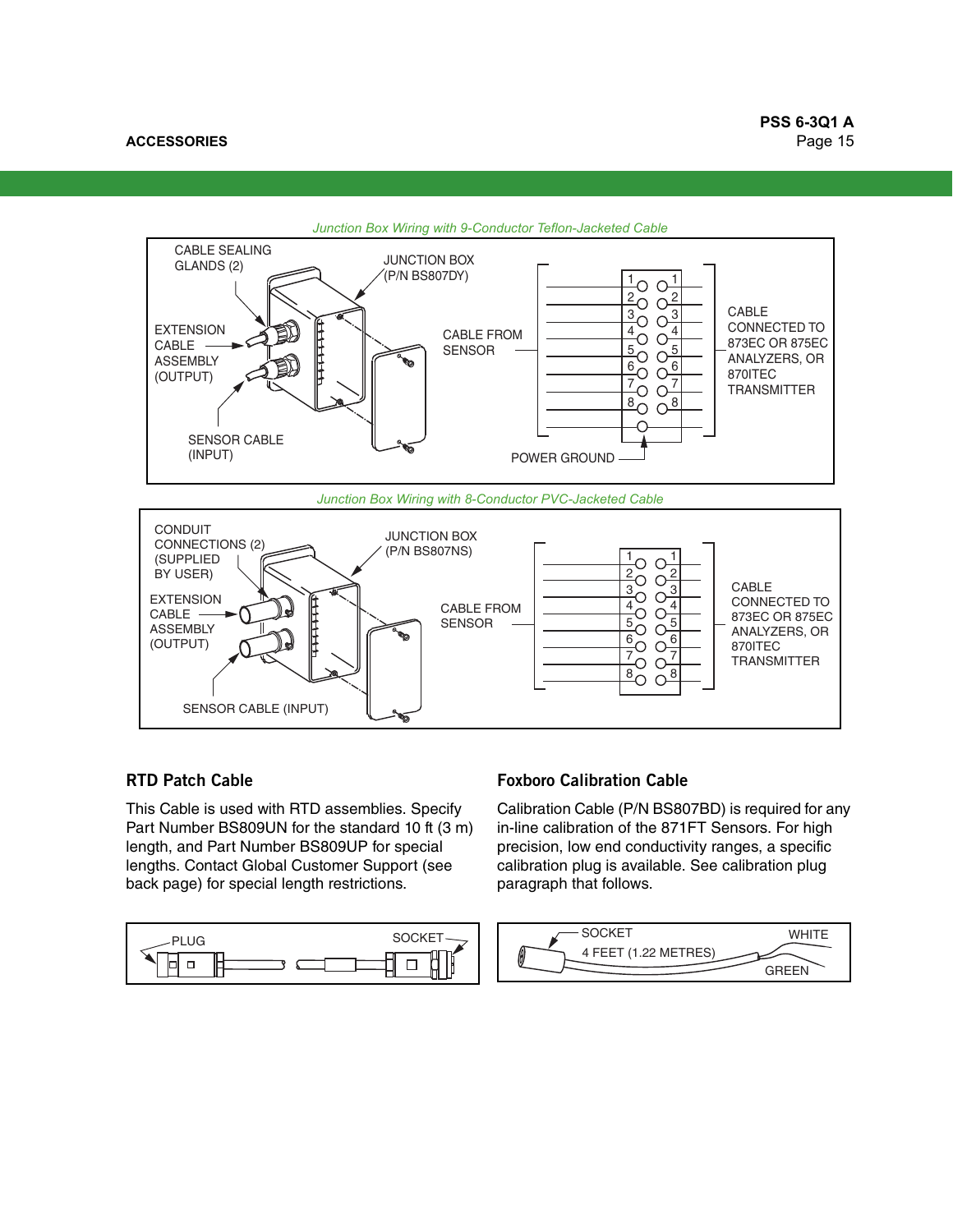# **Calibration Plug**

For high precision, low end and/or full scale conductivity ranges, an EP485A or EP485N calibration plug is offered in lieu of the calibration cable described in the previous paragraph. The EP485A is offered with sanitary or industrial sensors, while the EP485N is offered with industrial sensors only. The plug is specific to an 871FT Sensor Model, and the desired conductivity value. It connects to the calibration port of the sensor, and calibration is in accordance with Instruction MI 611-220 or Instruction MI 611-202. Specify Calibration Plug Model EP485A or EP485N, sanitary or industrial, line size, conductivity range, and RTD value. Contact Global Customer Support (see back page) with your requirements prior to ordering. A typical calibration plug is shown below.



# **Cable Assemblies and Extension Cables**

The Extension Cable Assembly, Foxboro P/N BS807PA, is a Teflon jacketed multiconductor (8 conductors plus ground) cable that provides intrasystem connections up to 100 ft (30 m). Numbered leads terminated in spade terminals at both ends allow the extension cable to be connected to the terminals in the junction box, and at the opposite end permit connection to 870ITEC Transmitters, or 875EC Analyzers.

The Extension Cable Assembly, Foxboro P/N BS807PB, is a Teflon jacketed multiconductor (8 conductors plus ground) cable that provides intrasystem connections up to 100 ft (30 m).

Numbered leads terminated in spade terminals at one end allow the extension cable to be connected to the terminals in the junction box, while stripped and tinned leads at the opposite end permit connection to 873EC and 873AEC Analyzers.

The Extension Cable Assembly, Foxboro P/N BS807PC, is a PVC jacketed multiconductor (8 conductors, no ground) cable that provides intrasystem connections up to 100 ft (30 m). Numbered leads terminated in spade terminals at both ends allow the extension cable to be connected to the terminals in the junction box, and at the opposite end permit connection to 870ITEC Transmitters, or 875EC Analyzers.

The Extension Cable Assembly, Foxboro PN BS807PD, is a PVC jacketed multiconductor (8 conductors, no ground) cable that provides intrasystem connections up to 100 ft (30 m). Numbered leads terminated in spade terminals at one end allow the extension cable to be connected to the terminals in the junction box, while stripped and tinned leads at the opposite end permit connection to 873EC and 873AEC Analyzers.

The extension cable, Foxboro P/N P0170RB, is a Teflon jacketed multiconductor (8 conductors plus ground) cable that provides intrasystem connections. It is available in lengths up to 1000 ft (300 m)(10). No wire lead terminations are provided. For use with either 870ITEC Transmitter, or 873EC, 873AEC, or 875EC Analyzers (must be selected for use with NEMA 1 873 Analyzers having a plastic enclosure).

The extension cable, Foxboro P/N P0170RG, is a PVC jacketed multiconductor (8 conductors, no ground) cable that provides intrasystem connections. Available in lengths up to 1000 ft (300 m). No wire lead terminations are provided. For use with either 870ITEC Transmitter, or 873EC, 873AEC, or 875EC Analyzers.

Refer to next page for typical extension cable assemblies and extension cables.

<sup>10.</sup> Although the extension cable is available in lengths up to 1000 ft, the maximum recommended separation between sensor and Analyzer or Transmitter is 100 ft (30 m)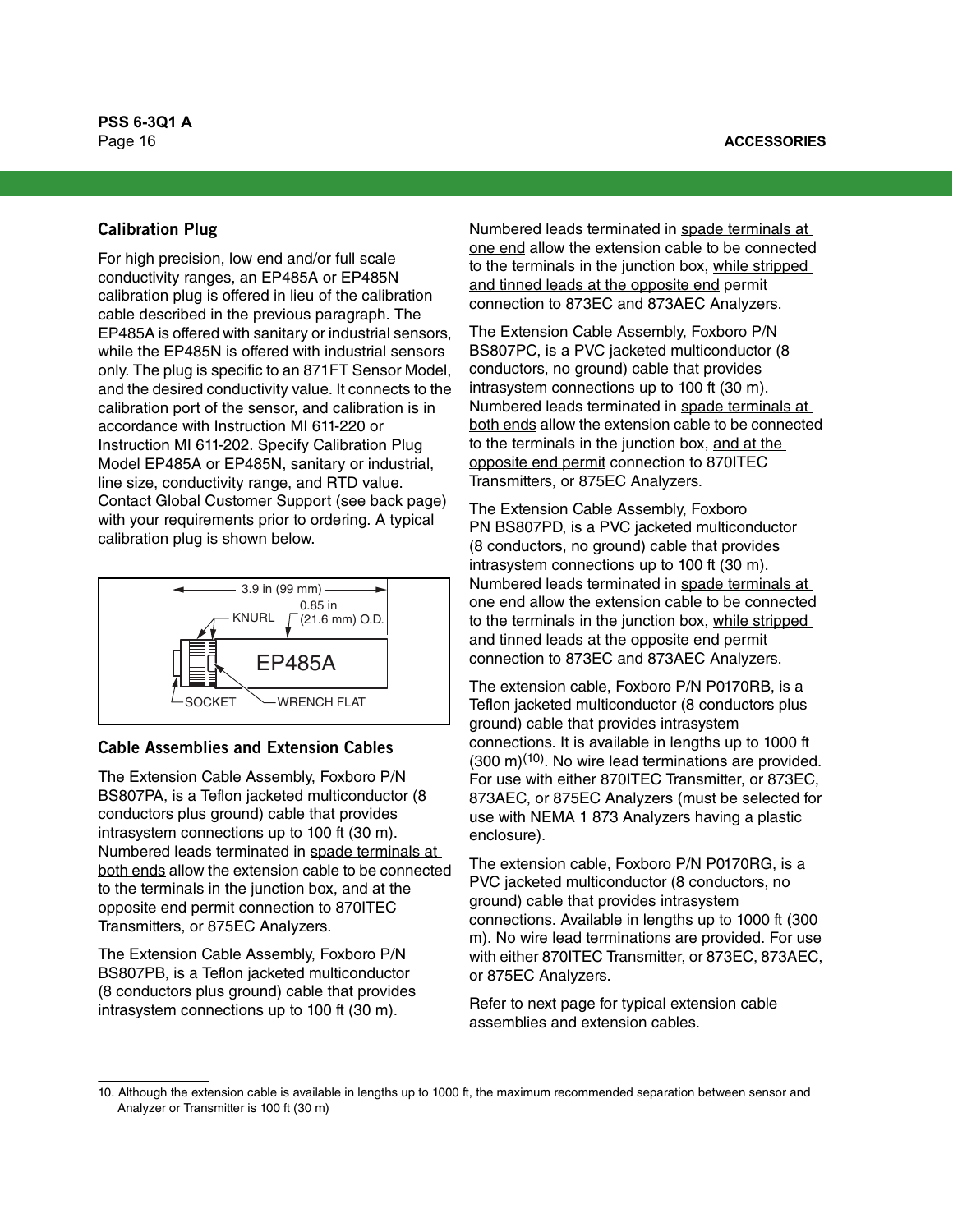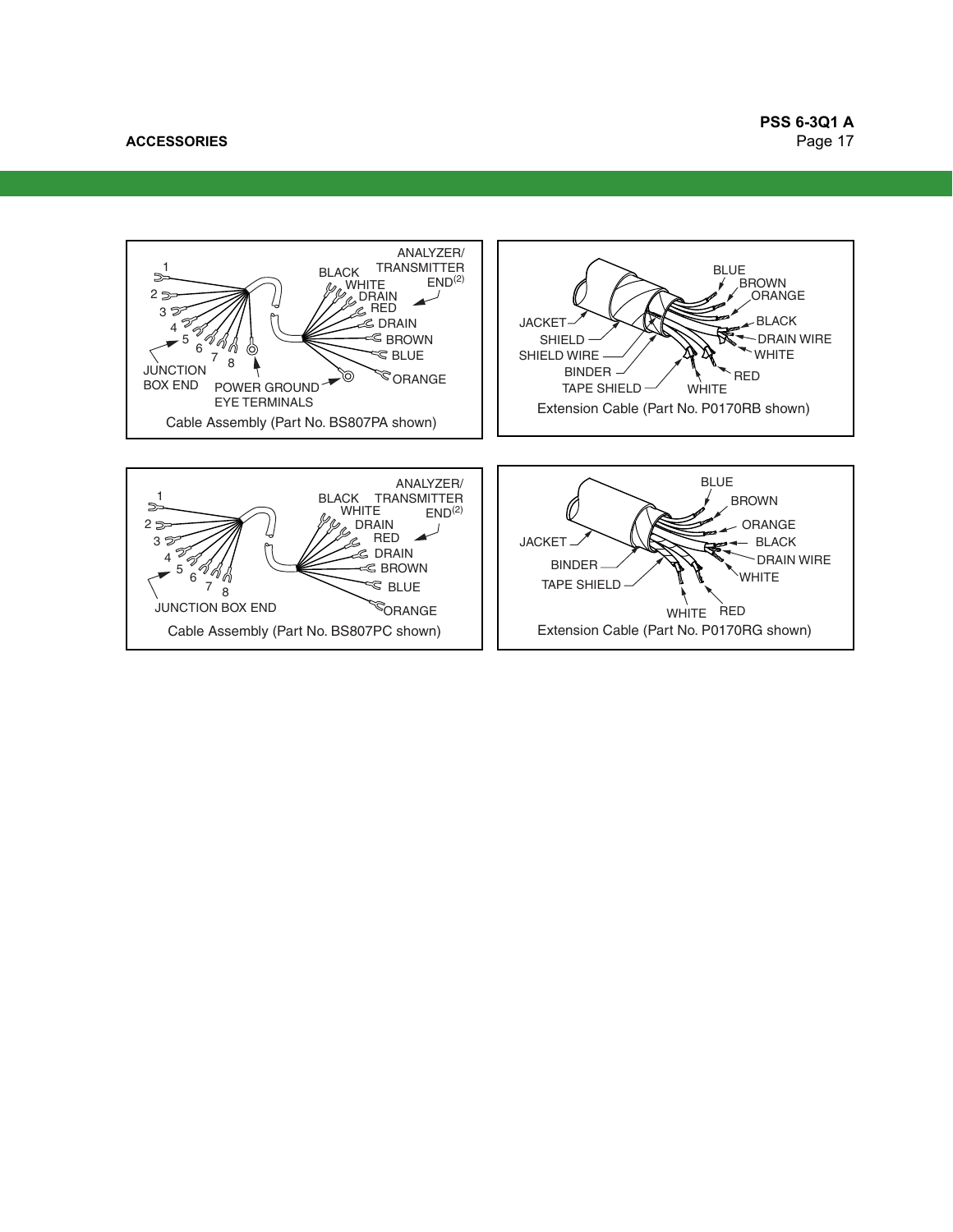| MODEL CODE: SANITARY FLOW-THROUGH CONDUCTIVITY SENSOR |  |  |  |
|-------------------------------------------------------|--|--|--|
|-------------------------------------------------------|--|--|--|

| <b>Description</b>                                                                                                                                                     | Model          |
|------------------------------------------------------------------------------------------------------------------------------------------------------------------------|----------------|
| Sanitary Flow-Through Conductivity Sensor; for use with 875EC, 873EC, and 873AEC Analyzers; and                                                                        | 871FT          |
| 876EC and 870ITEC Transmitters                                                                                                                                         |                |
|                                                                                                                                                                        |                |
| <b>Sensor Type</b>                                                                                                                                                     |                |
| Sanitary, High-Range Conductivity (3-A Compliant)                                                                                                                      | -1             |
| Sanitary, Low-Range Conductivity (3-A Compliant)                                                                                                                       | $-2$           |
| <b>Nominal Line Size</b>                                                                                                                                               |                |
| $1/2$ in (a)                                                                                                                                                           | С              |
| $3/4$ in (a) (b)                                                                                                                                                       | D              |
| 1 in $(a)$                                                                                                                                                             | E<br>F         |
| 1 $1/2$ in (a)                                                                                                                                                         |                |
| 2 in                                                                                                                                                                   | G              |
| 3 in                                                                                                                                                                   | $\overline{H}$ |
| $4$ in                                                                                                                                                                 | J              |
| <b>End Connection Material</b>                                                                                                                                         |                |
| None (One-Piece Insulator)                                                                                                                                             | 1              |
| Insulator (Wetted Bore Piece) Material                                                                                                                                 |                |
| Virgin PolyEtherEtherKetone (VPEEK); FDA/3-A Compliant Material                                                                                                        | А              |
| PolyChloroTriFluoroEthylene (PCTFE) (c)                                                                                                                                | C              |
| <b>End Connection Form</b>                                                                                                                                             |                |
| Tri-Clamp (d) (e)                                                                                                                                                      | 1              |
|                                                                                                                                                                        |                |
| <b>RTD</b><br>None                                                                                                                                                     | С              |
| 1000 Ohm RTD (for use with 870ITEC Transmitter or 875EC Analyzer)                                                                                                      | R              |
| 100 Ohm RTD                                                                                                                                                            | $\mathsf{T}$   |
|                                                                                                                                                                        |                |
| <b>Options</b>                                                                                                                                                         |                |
| Cable Length per Sales Order; 100 ft (30 m) recommended maximum<br>Cable with Lugless Terminations; Used with 876EC and 873EC or 873AEC Analyzers because they require | -3<br>$-4$     |
| lugless terminations.                                                                                                                                                  |                |
| Shielded Teflon Cable;                                                                                                                                                 | -9             |
| May be used with all Analyzers/Transmitters;                                                                                                                           |                |
| ▶ 873EC/873AEC NEMA 1 Analyzers (plastic enclosures) require Teflon cable                                                                                              |                |
| Calibration Cable; for in-line calibration                                                                                                                             | -C             |
| Calibration Plug Model EP485A recommended. Contact Global Customer Support.                                                                                            |                |
| <b>Detailed Instruction Manual</b>                                                                                                                                     | -M             |
| EHEDG Certification (f)                                                                                                                                                | -E.            |
| EXAMPLE: 871FT-1G1A1R-3C                                                                                                                                               |                |

<span id="page-17-0"></span>a. 1/2-inch and 3/4-inch line sizes use 3/4-inch Tri-Clamp type end connections. 1- and 1 1/2-inch line sizes use 1 1/2 inch Tri-Clamp type end connections.

b. Available only with Insulator Material Code A (VPEEK).

c. For 4-inch line sizes, contact Global Customer Support (see back page).

d. See "Pressure-Temperature Ratings" section for pressure derating with increasing temperature.

e. Sanitary sensors use gaskets which are supplied by user. User supplied EHEDG approved seals, i.e. SS/Kalrez, are required to maintain EHEDG certification for use with Tri-Clamp Connector.

f. Only available on 2 inch Sanitary line size with End Connection 1 (None), Insulator Material A (Virgin PEEK), and End Connection Form 1 (Tri-Clamp).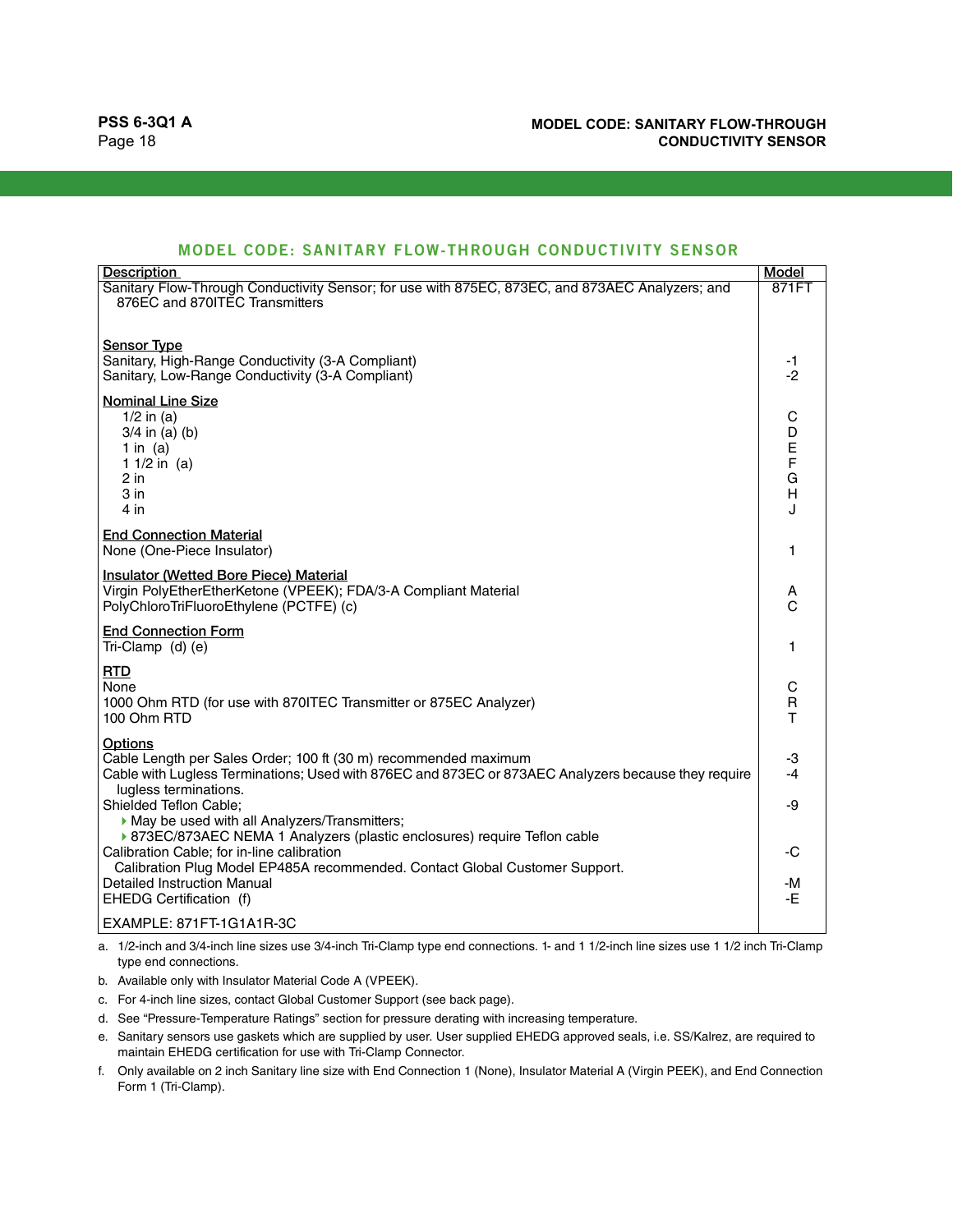# **MODEL CODE: INDUSTRIAL FLOW-THROUGH CONDUCTIVITY SENSOR**

| Description                                                                                                                         | <b>Model</b>        |
|-------------------------------------------------------------------------------------------------------------------------------------|---------------------|
| Industrial Flow-Through Conductivity Sensor,<br>for use with 875EC, 873EC, and 873AEC Analyzers; and 876EC and 870ITEC Transmitters | 871FT               |
|                                                                                                                                     |                     |
| <b>Sensor Type</b>                                                                                                                  |                     |
| Industrial, High-Range Conductivity<br>Industrial, Low-Range Conductivity                                                           | -3<br>$-4$          |
|                                                                                                                                     |                     |
| <b>Nominal Line Size</b><br>$1/2$ in (a) (b)                                                                                        | C                   |
| 1 in $(a)$                                                                                                                          | $\mathsf E$         |
| $11/2$ in                                                                                                                           | $\mathsf F$         |
| $2$ in                                                                                                                              | G                   |
| $3$ in $(c)$<br>$4$ in (c)                                                                                                          | Н<br>$\cdot$        |
|                                                                                                                                     |                     |
| <b>End Connection Material</b>                                                                                                      |                     |
| Nickel Alloy (b) (d) (e)<br>316 Stainless Steel (316 ss)                                                                            | $\overline{c}$<br>3 |
| Carpenter 20-CB3 (C-20Cb3) (e) (f)                                                                                                  | 4                   |
| <b>Insulator (Wetted Bore Piece) Material</b>                                                                                       |                     |
| PolyVinylideneDiFluoride (PVDF) (b)                                                                                                 | В                   |
| PolyChloroTriFluoroEthylene (PCTFE) (g)                                                                                             | С                   |
| Glass-Filled PEEK (GFPEEK)                                                                                                          | D                   |
| End Connection Form (h)                                                                                                             |                     |
| Pipe Adapter, NPT (f)                                                                                                               | $\overline{c}$<br>3 |
| Flange, ANSI Class 150<br>Flange, ANSI Class 300 (b) (i)                                                                            | 4                   |
| <b>RTD</b>                                                                                                                          |                     |
| None                                                                                                                                | C                   |
| 1000 Ohm RTD (for use with 876EC and 870ITEC Transmitter or 875EC Analyzer only)                                                    | $\mathsf R$         |
| 100 Ohm RTD                                                                                                                         | т                   |
| Options                                                                                                                             |                     |
| Cable Length per Sales Order 100 ft (30 m) maximum                                                                                  | -3                  |
| Cable with Lugless Terminations; Used with 873EC or 873AEC Analyzers because they<br>require lugless terminations.                  | -4                  |
| Shielded Teflon Cable;                                                                                                              | -9                  |
| May be used with all Analyzers/Transmitters;                                                                                        |                     |
| ▶ 873EC/873AEC NEMA 1 Analyzers (plastic enclosures) require Teflon cable                                                           | -V                  |
| Viton (g)<br>Perfluoroelastomer (Chemraz)                                                                                           | -P                  |
| Calibration Cable; for in-line calibration                                                                                          | -C                  |
| Calibration Plug Models EP485A and EP485N recommended. Contact Global Customer Support.                                             |                     |
| B7 Spacer Tubes and Hex Bolts (j) (k)<br>Nickel Alloy (d) Spacer Tubes and Hex Bolts (j)                                            | -B<br>-H            |
| <b>Detailed Instruction Manual</b>                                                                                                  | -M                  |
| EXAMPLE: 871FT-3F3B3R-3V                                                                                                            |                     |

<span id="page-18-0"></span>a. 1/2- and 1-inch line sizes use 1-inch flanges, as applicable.

<span id="page-18-2"></span>b. A specific combination of Nominal Line Size, End Connection Material, Insulator Material, and End Connection Form is offered as shown in [Table 12](#page-19-0) below. Contact Global Customer Support (see back page) for further information.

<span id="page-18-1"></span>c. 3- and 4-inch line sizes not available with NPT pipe adapter mounting.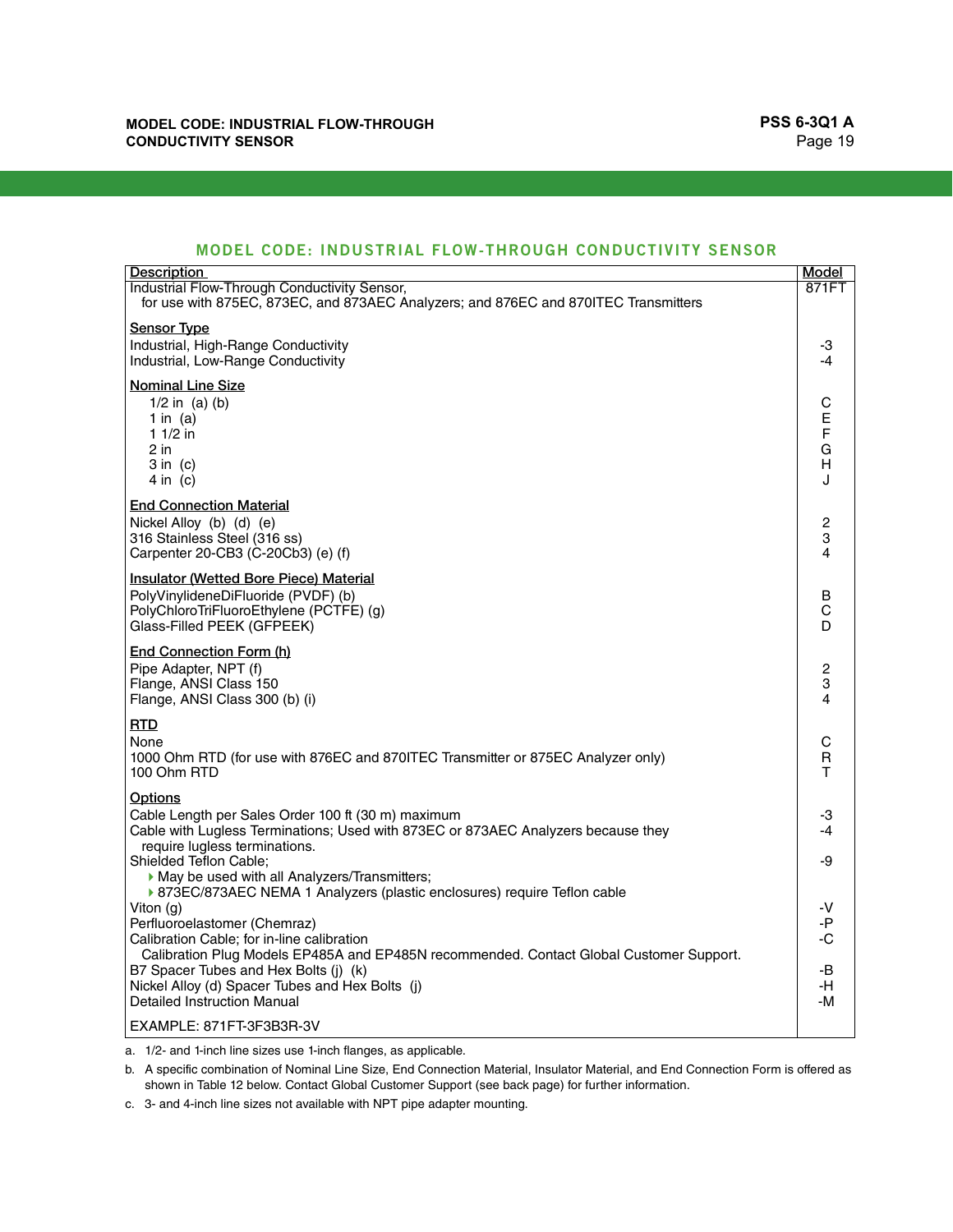- <span id="page-19-5"></span>d. Equivalent to Hastelloy® C-276.
- <span id="page-19-1"></span>e. For 300 lb flange versions, contact Global Customer Support. Also see footnote [\(b\).](#page-18-2)
- <span id="page-19-2"></span>f. Industrial sleeve material is Alloy 20, ASTM A-351, Grade CN-7M.
- <span id="page-19-3"></span>g. Specified for high concentration sulfuric acid or oleum applications. Select Carpenter 20 end connection material, and also select either the Viton or Chemraz O-ring options.
- h. See "Pressure-Temperature Ratings" section for pressure derating with increasing temperature.
- i. ANSI Class 300 Flanges are available with 316 ss material and having GFPEEK insulators only, except for the specific combination noted in footnot[e \(b\)](#page-18-2).
- <span id="page-19-4"></span>j. Only available in Nominal Line Size 1/2 inch and 1 inch with End Connection Form 4.
- k. Consult Global Customer Support for material compatibility.

#### <span id="page-19-0"></span>Table 12. Nominal Line Size, End Connection Material, Insulator Material, and End Connection Form

| <b>Nominal Line Size</b> | <b>End Connection Material</b> | <b>Insulator Material</b> | <b>End Connection Form</b> |
|--------------------------|--------------------------------|---------------------------|----------------------------|
| 1/2 in, Code C           | Nickel Alloy (a), Code 2       | PVDF, Code B              | ANSI Cl. 300, Code 4       |

a. Equivalent to Hastelloy® C-276.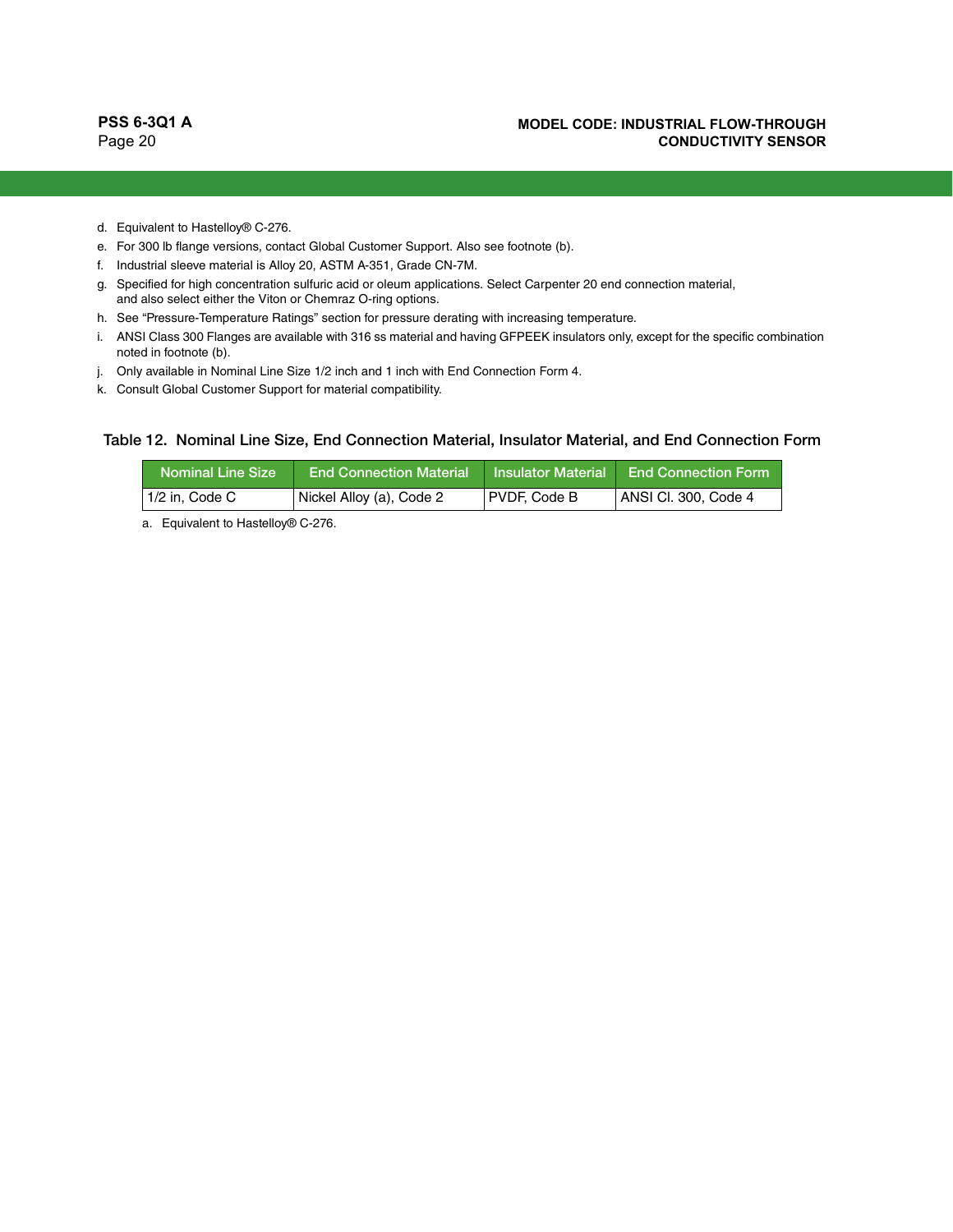**DIMENSIONS–NOMINAL**



|  | Inch Size Sanitary Sensors with Tri-Clamp Type End Connections |  |  |  |  |
|--|----------------------------------------------------------------|--|--|--|--|
|--|----------------------------------------------------------------|--|--|--|--|

|                          |                 | <b>Nominal Dimensions - Inches</b> |     |     |     |  |  |  |
|--------------------------|-----------------|------------------------------------|-----|-----|-----|--|--|--|
| <b>Nominal Line Size</b> | Clamp Size      | A                                  | B   | С   |     |  |  |  |
| $1/2$ in                 | $3/4$ in        | $1.0$ in                           | 3.0 | 3.8 | 3.2 |  |  |  |
| $3/4$ in                 | $3/4$ in        | $1.0$ in                           | 3.0 | 3.8 | 3.2 |  |  |  |
| 1 in                     | $11/2$ in       | 2.0 <sub>in</sub>                  | 3.6 | 4.4 | 4.1 |  |  |  |
| $11/2$ in                | $11/2$ in       | $2.0$ in                           | 3.6 | 4.4 | 4.1 |  |  |  |
| $2$ in                   | $2$ in          | $2.5$ in                           | 5.0 | 5.8 | 4.1 |  |  |  |
| 3 <sub>in</sub>          | 3 <sub>in</sub> | 3.6 in                             | 5.0 | 5.8 | 6.4 |  |  |  |
| $4$ in                   | $4$ in          | 4.8 in                             | 5.0 | 5.8 | 6.4 |  |  |  |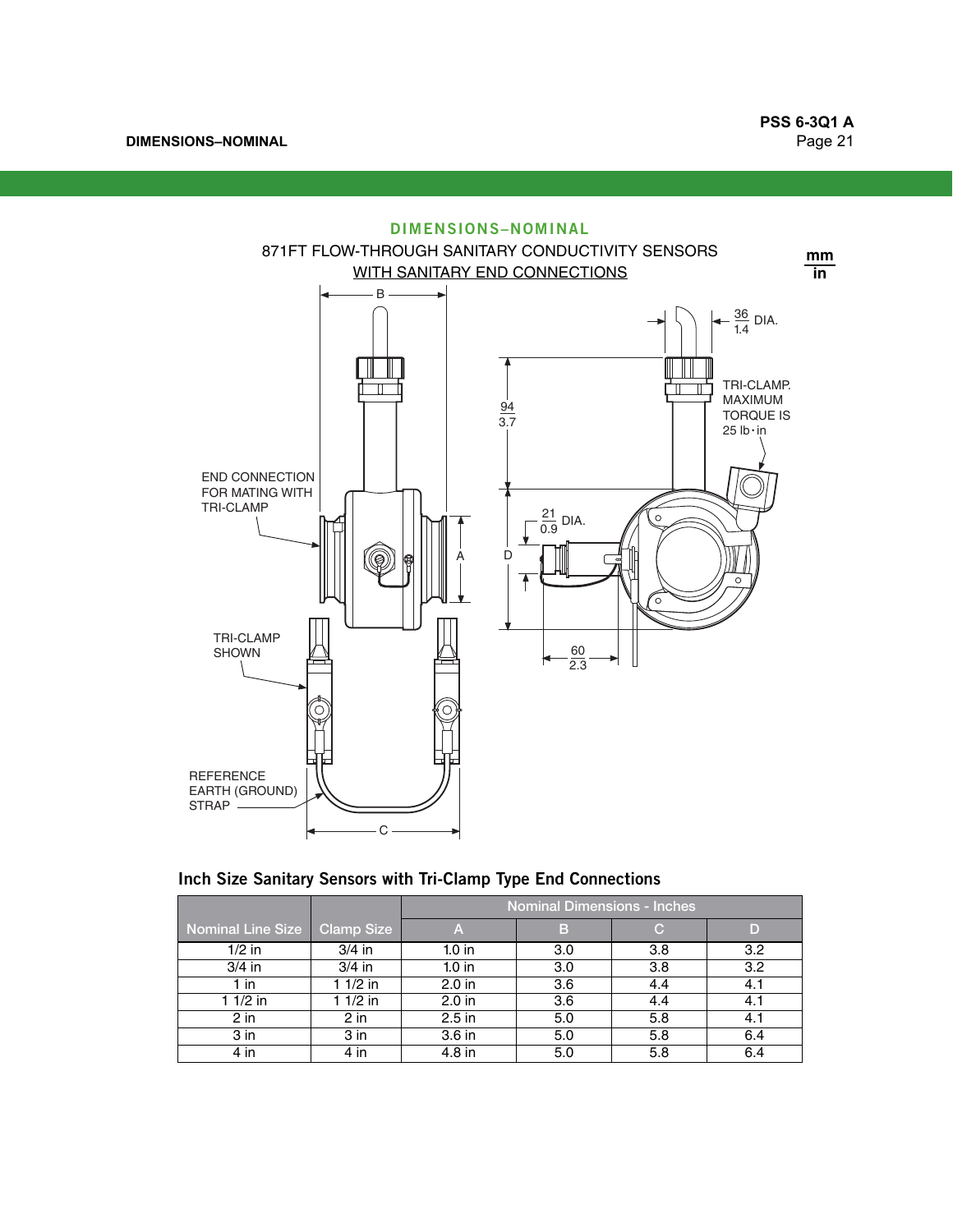

| Inch Size Sanitary Sensors with RTD and Tee |  |  |  |  |  |  |
|---------------------------------------------|--|--|--|--|--|--|
|---------------------------------------------|--|--|--|--|--|--|

| <b>Nominal</b>   |                   | <b>Nominal Dimensions - Inches</b> |     |     |     |         |  |  |
|------------------|-------------------|------------------------------------|-----|-----|-----|---------|--|--|
| <b>Line Size</b> | <b>Clamp Size</b> | A                                  | в   | С   | D   | H (Dia) |  |  |
| $1/2$ in         | $3/4$ in          | 2.6                                | 2.6 | 5.2 | 1.7 | 0.98    |  |  |
| $3/4$ in (a)     | $3/4$ in          | 2.6                                | 2.6 | 5.2 | 1.7 | 0.98    |  |  |
| 1 in $(b)$       | 1 1/2 in          | 2.6                                | 2.6 | 5.2 | 1.7 | 0.98    |  |  |
| 1 1/2 in (c)     | $11/2$ in         | 2.9                                | 2.9 | 5.8 | 1.7 | 0.98    |  |  |
| $2$ in           | 2 in              | 3.5                                | 3.5 | 7.0 | 1.8 | 2.52    |  |  |
| $3$ in $(d)$     | 3 in              | 3.1                                | 3.1 | 6.2 | 1.8 | 2.52    |  |  |
| $4$ in           | 4 in              | 4.5                                | 4.5 | 9.0 | 1.8 | 4.68    |  |  |

a. Uses reducing tee, 3/4 to 1/2 in.

b. Uses reducing tee, 1 in to 1/2 in.

c. Uses reducing tee, 1 1/2 in to 1/2 in.

d. Uses reducing tee, 3 in to 2 in.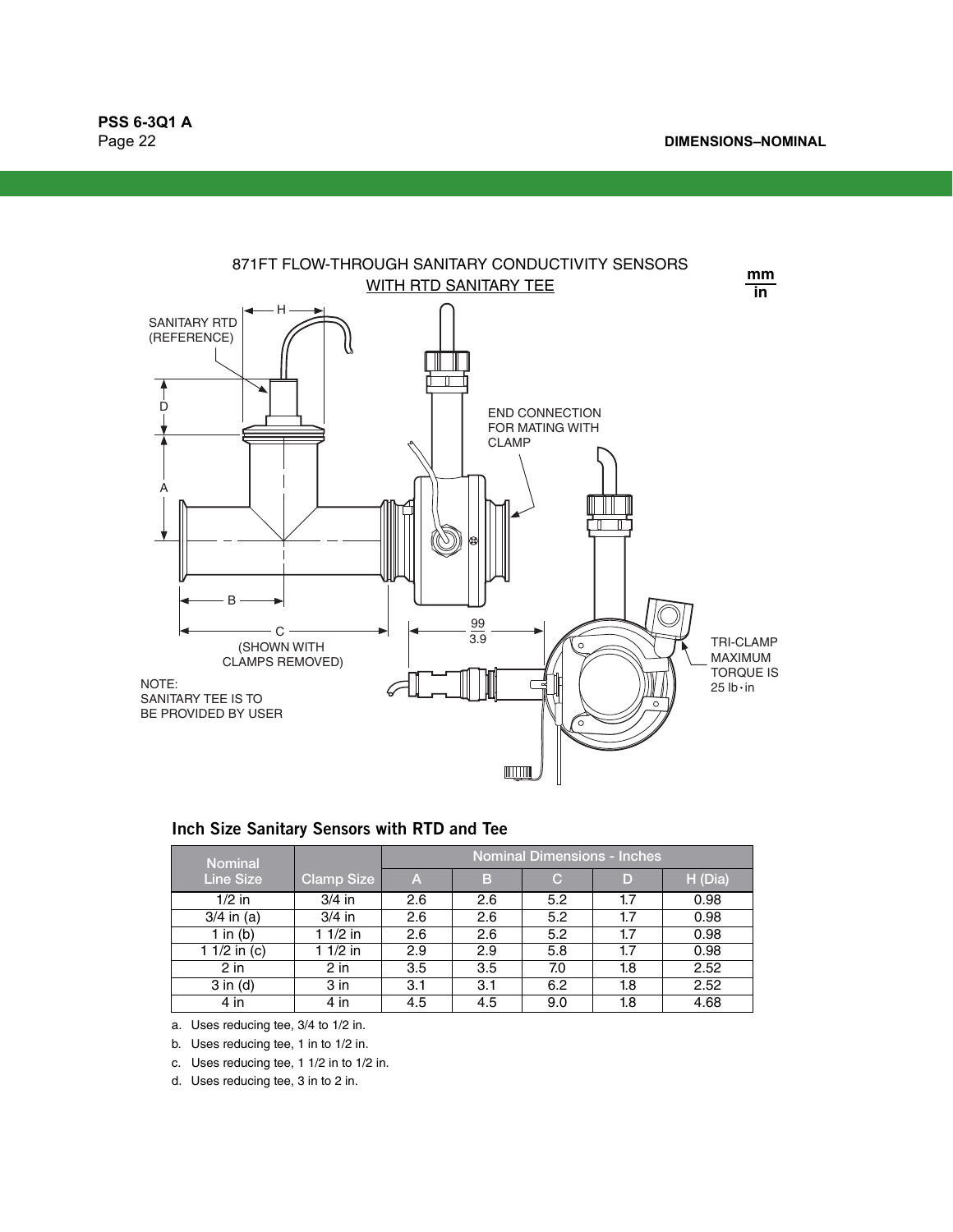**DIMENSIONS–NOMINAL**



# **Dimensions using ANSI Class 150 Flanges (a) (b)**

| Nominal          |      | <b>Bolt</b> |     |      |     |              |
|------------------|------|-------------|-----|------|-----|--------------|
| <b>Line Size</b> | A    | в           | C.  | D    | Е   | <b>Holes</b> |
| $1/2$ in         | 4.25 | 4.6         | 4.3 | 0.56 | 3.9 |              |
| $3/4$ in         | N/A  | N/A         | N/A | N/A  | N/A | N/A          |
| 1 in             | 4.25 | 4.6         | 4.3 | 0.56 | 3.9 |              |
| $11/2$ in        | 5.0  | 4.9         | 4.3 | 0.69 | 3.9 | 4            |
| $2$ in           | 6.0  | 5.0         | 4.8 | 0.75 | 4.3 | 8            |
| $3$ in           | 7.5  | 5.9         | 5.4 | 0.94 | 4.9 | 8            |
| 4 in             | 9.0  | 5.9         | 6.0 | 0.94 | 5.4 | 8            |

a. N/A in table means Not Applicable.

b. ANSI Class 150 Flanges available in 316 ss, nickel alloy, or Carpenter 20-Cb3.

### **NOTE**

See Next Page for Dimensions with ANSI Class 300 Flanges.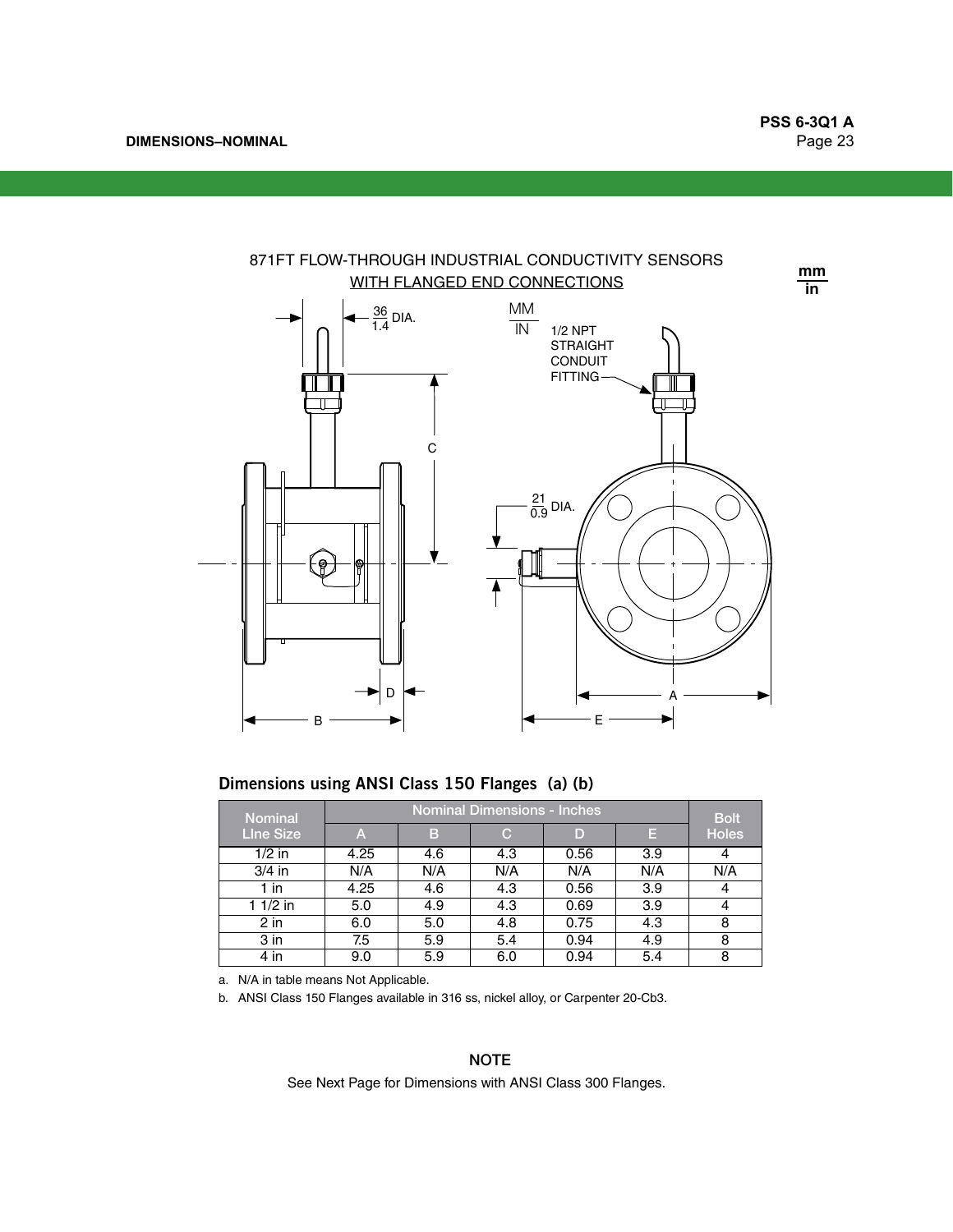| <b>Nominal Line</b> |      | <b>Bolt</b> |     |      |     |              |
|---------------------|------|-------------|-----|------|-----|--------------|
| <b>Size</b>         | A    | В           | C   | D    | E   | <b>Holes</b> |
| $1/2$ in (a)        | 4.9  | 4.9         | 4.3 | 0.69 | 3.9 |              |
| $3/4$ in            | N/A  | N/A         | N/A | N/A  | N/A | N/A          |
| 1 in                | 4.9  | 4.9         | 4.3 | 0.69 | 3.9 |              |
| $11/2$ in           | 6.13 | 5.1         | 4.3 | 0.81 | 3.9 |              |
| $2$ in              | 6.50 | 5.3         | 4.8 | 0.88 | 4.3 | 8            |
| $3$ in              | 8.25 | 6.2         | 5.4 | 1.12 | 4.9 | 8            |
| 4 in                | 10.0 | 7.5         | 6.0 | 1.25 | 5.4 | 8            |

# **Dimensions using ANSI Class 300 Flanges (a)**

<span id="page-23-0"></span>a. ANSI Class 300 Flanges available in 316 ss material and PEEK insulator only. However, a specific configuration is offered with a nickel alloy flange and PVDF insulator for the nominal 1/2 inch line size only.

## 871FT FLOW-THROUGH INDUSTRIAL CONDUCTIVITY SENSORS WITH BOTH ANSI CLASS 150 AND ANSI CLASS 300 FLANGED END CONNECTIONS AND WITH RTD INDUSTRIAL TEE

**mm in**

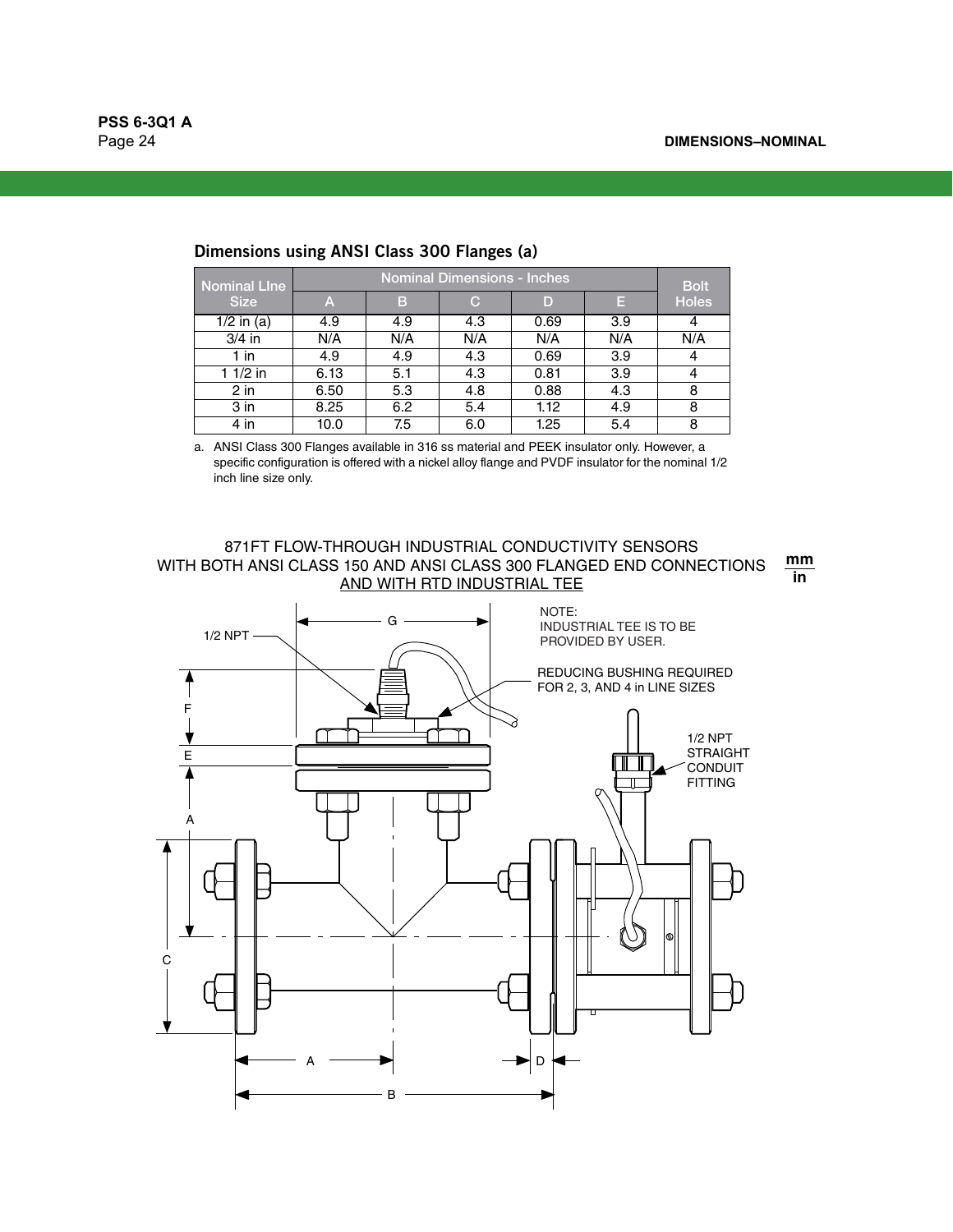| <b>Nominal</b>   | <b>Nominal Dimensions - Inches</b> |      |         |      |      |     |         |                                |  |
|------------------|------------------------------------|------|---------|------|------|-----|---------|--------------------------------|--|
| <b>Line Size</b> | A                                  | B    | C (Dia) | D    | E    | F   | G (Dia) | Number of<br><b>Bolt Holes</b> |  |
| $1/2$ in         | 3.5                                | 7.0  | 4.25    | 0.56 | 0.56 | 2.2 | 4.25    | 4                              |  |
| 1 in             | 3.5                                | 7.0  | 4.25    | 0.56 | 0.56 | 2.2 | 4.25    | 4                              |  |
| $11/2$ in        | 4.0                                | 8.0  | 5.0     | 0.69 | 0.69 | 2.2 | 5.0     | 4                              |  |
| $2$ in           | 4.5                                | 9.0  | 6.0     | 0.75 | 0.75 | 2.3 | 6.0     | 4                              |  |
| 3 in             | 5.5                                | 11.0 | 7.5     | 0.94 | 0.94 | 2.5 | 7.5     | 4                              |  |
| $4$ in           | 6.5                                | 13.0 | 9.0     | 0.94 | 0.94 | 2.6 | 9.0     | 8                              |  |

# **Dimensions Using ANSI Class 150 Flanges**

#### NOTE

See Next Page for Dimensions with ANSI Class 300 Flanges.

# **Dimensions Using ANSI Class 300 Flanges (a)**

| Nominal          |     | <b>Nominal Dimensions - Inches</b> |         |      |      |         |         |                                |  |  |  |
|------------------|-----|------------------------------------|---------|------|------|---------|---------|--------------------------------|--|--|--|
| <b>Line Size</b> | Α   | B                                  | C (Dia) | D    | E    |         | G (Dia) | Number of Bolt<br><b>Holes</b> |  |  |  |
| $1/2$ in (a)     | N/A | N/A                                | N/A     | N/A  | N/A  | N/A     | N/A     | N/A                            |  |  |  |
| l in             | 4.0 | 8.0                                | 4.9     | 0.72 | 0.72 | 1.5     | 4.9     |                                |  |  |  |
| 1 1/2 in         | 4.5 | 9.0                                | 6.1     | 0.81 | 0.81 | $1.5\,$ | 6.1     |                                |  |  |  |
| $2$ in           | 5.0 | 5.0                                | 6.5     | 0.88 | 0.88 | 2.3     | 6.5     | 8                              |  |  |  |
| 3 in             | 6.0 | 12                                 | 8.3     | 1.1  | 1.1  | 2.5     | 8.3     |                                |  |  |  |
| 4 in             | 7.0 | 14                                 | 10      | 1.3  | 1.3  | 2.6     | 10      | 8                              |  |  |  |

a. ANSI Class 300 Flanges available in 316 ss material and PEEK insulator only. However, a specific configuration is offered with a nickel alloy flange and PVDF insulator for the nominal 1/2 inch line size only.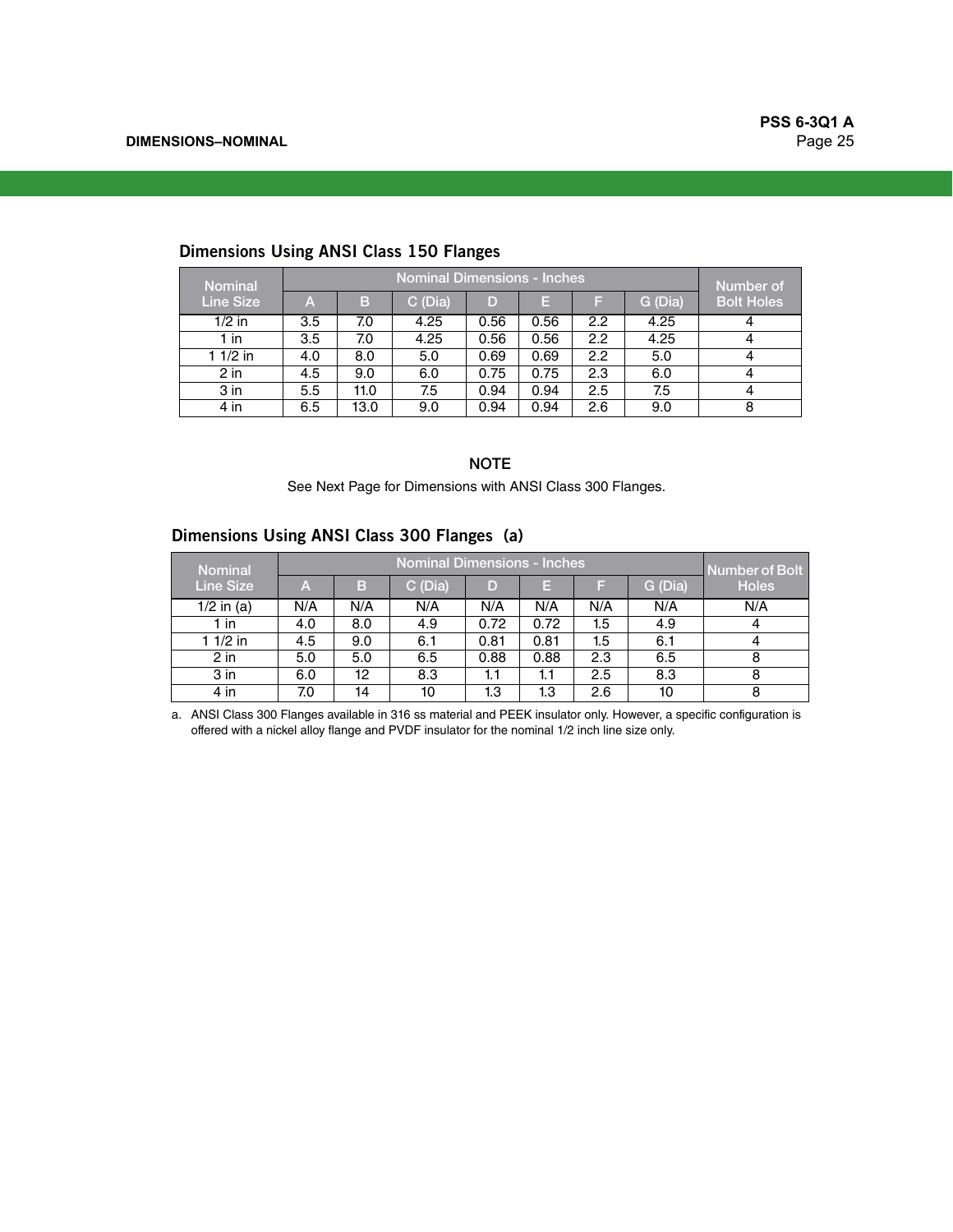# 871FT FLOW-THROUGH INDUSTRIAL CONDUCTIVITY SENSORS WITH INDUSTRIAL-RATED NPT THREADED END CONNECTIONS USED WITH ANSI CLASS 150 FLANGES ONLY



**Inch Size Sensor with NPT Threaded End Connection - Class 150 Flanges Only (a)**

| <b>Nominal Line</b> |         | Nominal Dimensions - Inches |     |     |           |      |     |                                                   |           |  |  |
|---------------------|---------|-----------------------------|-----|-----|-----------|------|-----|---------------------------------------------------|-----------|--|--|
| Size (b)            | A (Dia) | B                           | C.  | D   | $E$ (Dia) |      | G   | $\mathsf{L}^{\mathsf{p}}\left( \mathsf{b}\right)$ | Holes (c) |  |  |
| $1/2$ in            | 4.25    | 4.9                         | 4.3 | 2.5 | 0.84      | 0.56 | 3.9 | $1/2$ NPT                                         |           |  |  |
| 1 in                | 4.25    | 4.9                         | 4.3 | 2.5 | 1.3       | 0.56 | 3.9 | 1 NPT                                             |           |  |  |
| 1 1/2 in            | 5.0     | 4.9                         | 4.3 | 2.7 | 1.9       | 0.69 | 3.9 | $1/2$ NPT                                         |           |  |  |
| 2 in                | 6.0     | 5.2                         | 4.8 | 3.0 | 2.4       | 0.75 | 4.3 | 2 NPT                                             |           |  |  |

a. NPT Threaded End Connections not applicable to ANSI Class 300 Flanges.

<span id="page-25-0"></span>b. Not applicable to 3/4 in, 3 in, or 4 in Line Sizes.

c. Number of Bolt Holes in ANSI Class 150 Flange.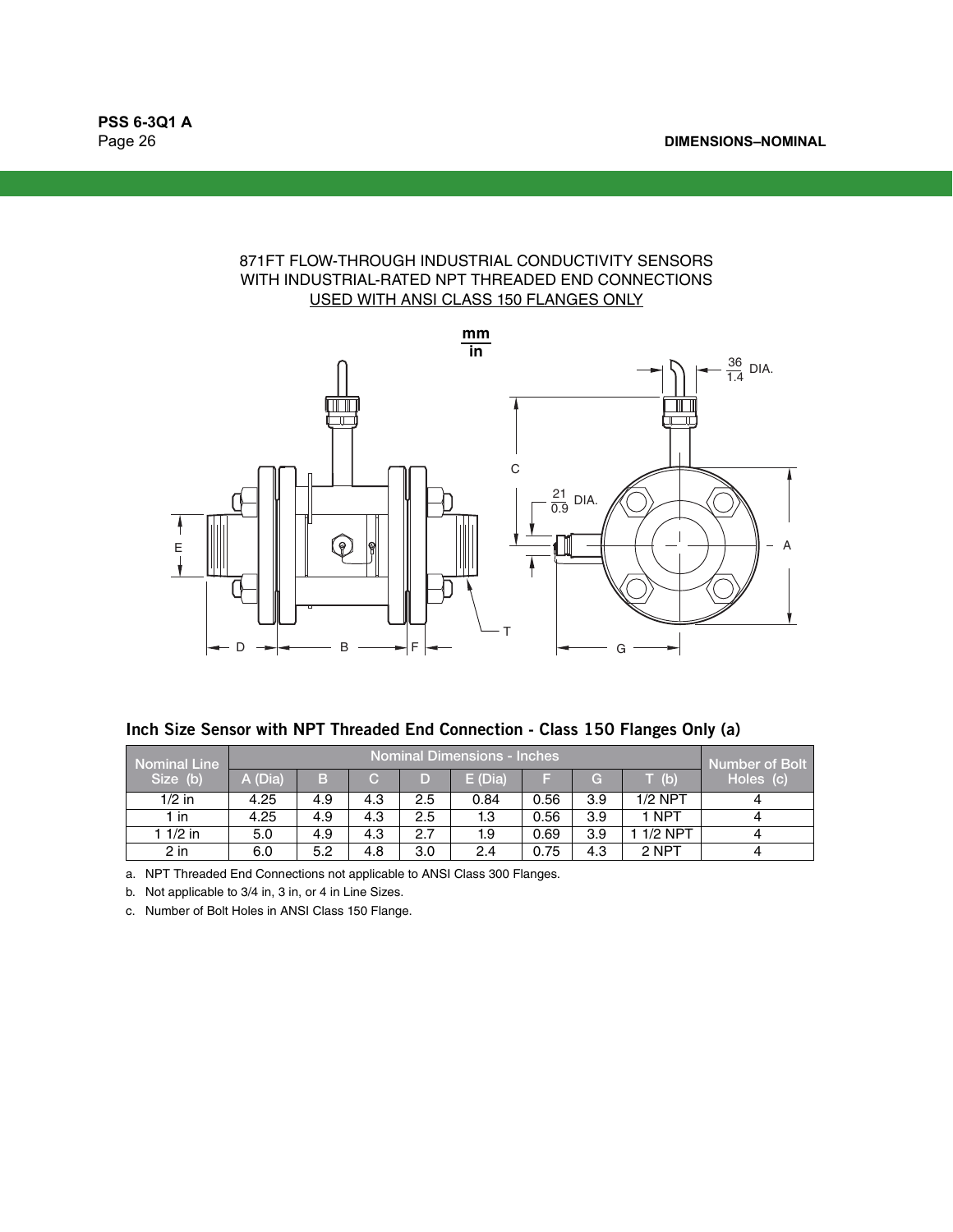**DIMENSIONS–NOMINAL**

## 871FT FLOW-THROUGH INDUSTRIAL CONDUCTIVITY SENSORS WITH INDUSTRIAL-RATED NPT THREADED END CONNECTIONS USED WITH ANSI CLASS 150 FLANGES ONLY AND WITH RTD INDUSTRIAL TEE **mm**

**in**



**Inch Size Sensors with Threaded Ends and RTD Tee - Class 150 Flanges Only (a)**

| <b>Nominal</b> |     | Nominal Dimensions - Inches |         |      |      |     |         |      |                   |                   |
|----------------|-----|-----------------------------|---------|------|------|-----|---------|------|-------------------|-------------------|
| Line Size (b)  | Α   | B.                          | C (Dia) | D    | н    |     | G (Dia) | J(b) | $\mathbf{C}$<br>K | <b>Bolt Holes</b> |
| $1/2$ in       | 3.5 | 7.0                         | 4.25    | 0.56 | 0.56 | 2.2 | 4.25    | 7.4  | 17.0              |                   |
| 1 in           | 3.5 | 7.0                         | 4.25    | 0.56 | 0.56 | 2.2 | 4.25    | 7.4  | 17.0              | 4                 |
| 1 $1/2$ in     | 4.0 | 8.0                         | 5.0     | 0.67 | 0.69 | 2.2 | 5.0     |      | 18.5              | 4                 |
| $2$ in         | 4.5 | 9.0                         | 6.0     | 0.75 | 0.75 | 2.3 | 6.0     | 8.3  | 20.4              |                   |

a. NPT Threaded End Connections not applicable to ANSI Class 300 Flanges.

b. Not applicable to 3/4 in, 3 in, or 4 in Line Sizes.

c. Dimensions J and K vary with user-supplied gasket thickness.